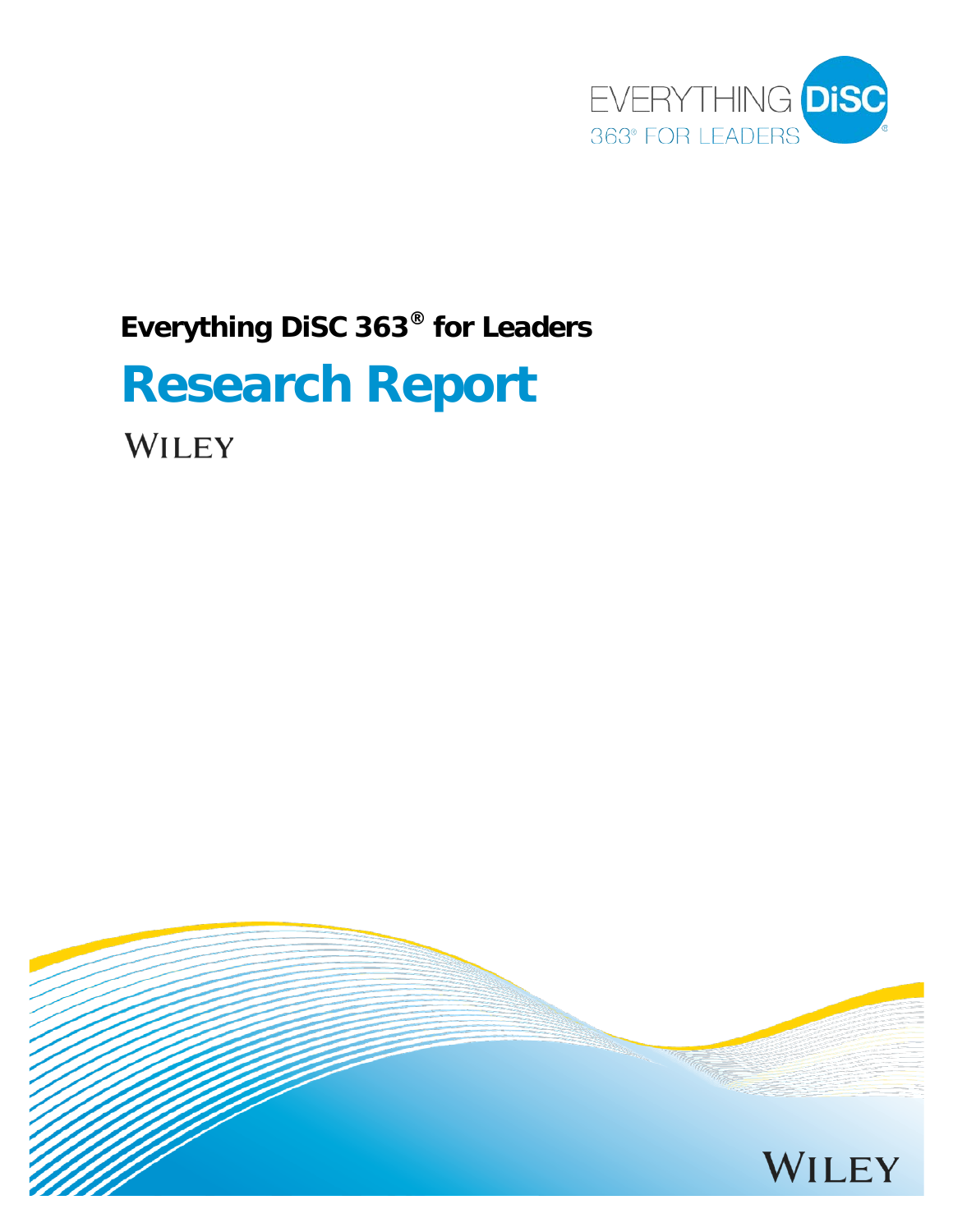#### **Introduction**

*Everything DiSC 363® for Leaders* is a multi-rater assessment and profile that is designed to give participants feedback on their leadership performance. The figure below shows the Everything DiSC® Leadership model that is the foundation for *Everything DiSC363 for Leaders.*



#### **Figure 1. The Everything DiSC Leadership Model**

The words around the circle represent eight leadership approaches. In the theoretical model, each approach is most correlated with adjacent approaches and least correlated with opposite approaches. Three leadership practices are assigned to each approach for a total of 24 practices, and these can be seen inside the circle. Again, these practices are theoretically most correlated with practices within the same approach, then most highly correlated with adjacent practices. Practices that sit opposite each other on the model are least correlated.

# **Completing the Assessment**

An *Everything DiSC 363 for Leaders* report can only be generated if an assessment is completed by a leader and at least one rater. Although there is some overlap in the assessment experience for both of these participants, they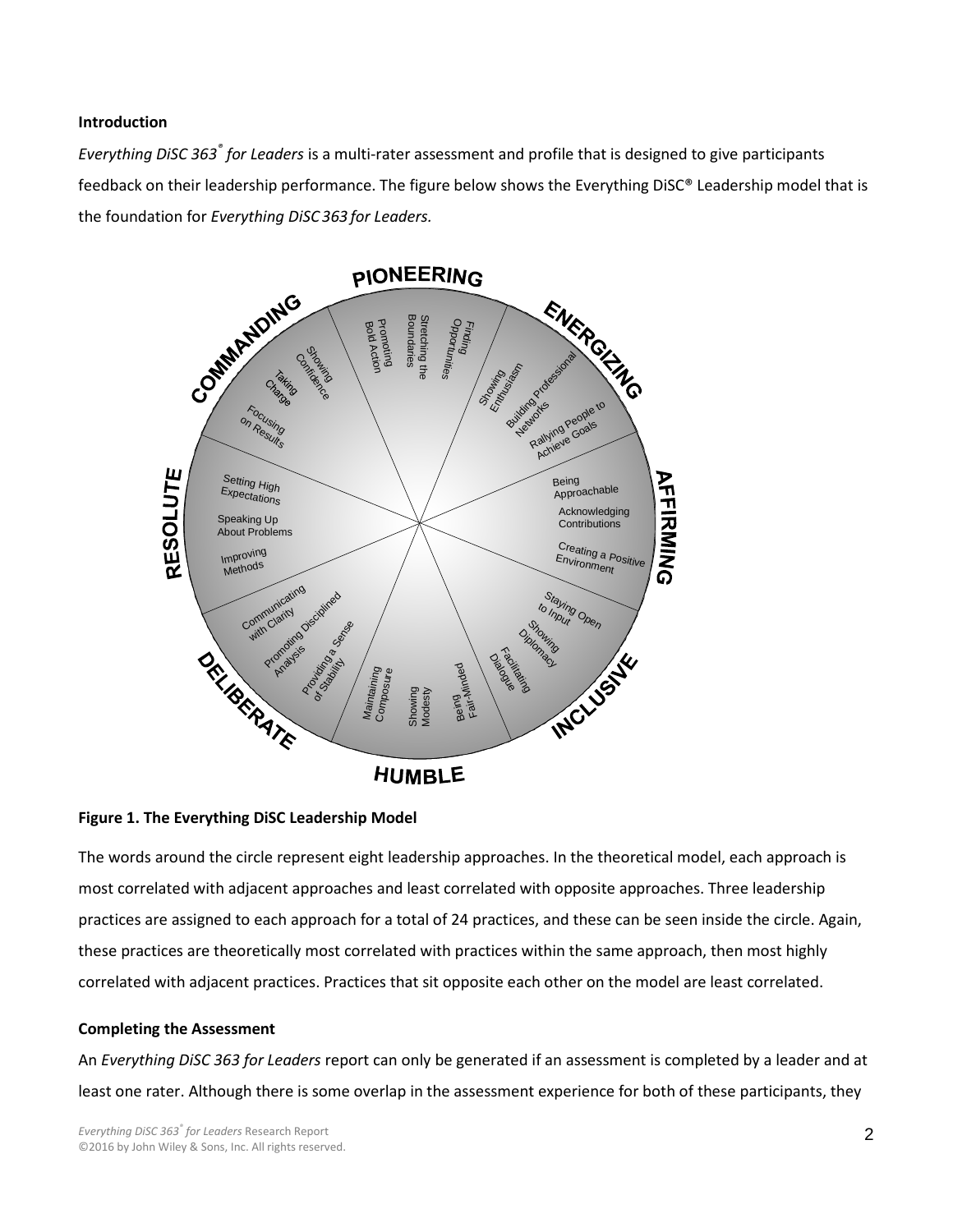#### are different.

### *The Leader Assessment Experience*

- 1) Leaders complete an Everything DiSC® personality assessment, which uses adaptive testing technology to increase scoring certainty. Leaders respond to a series of statements (i.e., I am lively, I keep to myself) on a five-point ordered response scale, indicating how much they agree with each statement. If necessary, respondents are presented with additional items to attain a more accurate score. Results from this portion of the assessment are not directly communicated to leaders in the profile but are reflected in their narrative feedback. Information on the validation of this assessment is included in the Everything DiSC Application Library Research Report.
- 2) Leaders are presented with 72 leadership behavior statements (e.g., "I propose new directions for the group"). For each statement, they are asked to rate how often they demonstrate that behavior from 1 (never or almost never) to 7 (always or almost always). Results from this portion of the assessment are used to calculate self-assessed performance scores on each of the eight approaches and 24 practices. The rater also responds to these same statements.

## *The Rater Assessment Experience*

- 1) Raters are presented with 72 leadership behavior statements with regard to the leader (e.g., "She proposes new directions for the group"). For each statement, they are asked to rate how often the leader demonstrates that behavior from 1 (never or almost never) to 7 (always or almost always). Results from this portion of the assessment are used to calculate rater-assessed performance scores on each of the eight approaches and 24 practices. Because the leader also responds to these same statements, it is possible to show comparisons between self-assessed and rater-assessed performance scores. This assessment is the main focus of this research report, and we will refer to it as the 363 for Leaders assessment.
- 2) Raters are presented with 24 leadership behaviors (corresponding to the 24 leadership practices) and asked if they would like to see the leader demonstrate these behaviors more often (e.g., "Do you think she needs to be more active about finding new opportunities for the group?"). Raters may respond "Yes, a lot more," "Yes, a little more," or "No." After responding to each statement, participants are given the option to select prewritten comments to give to the leader. Results from this portion of the assessment are presented to the leader throughout his or her report. More specifically, the leader can see the comments chosen by the raters, and the three behaviors that are requested most often are suggested as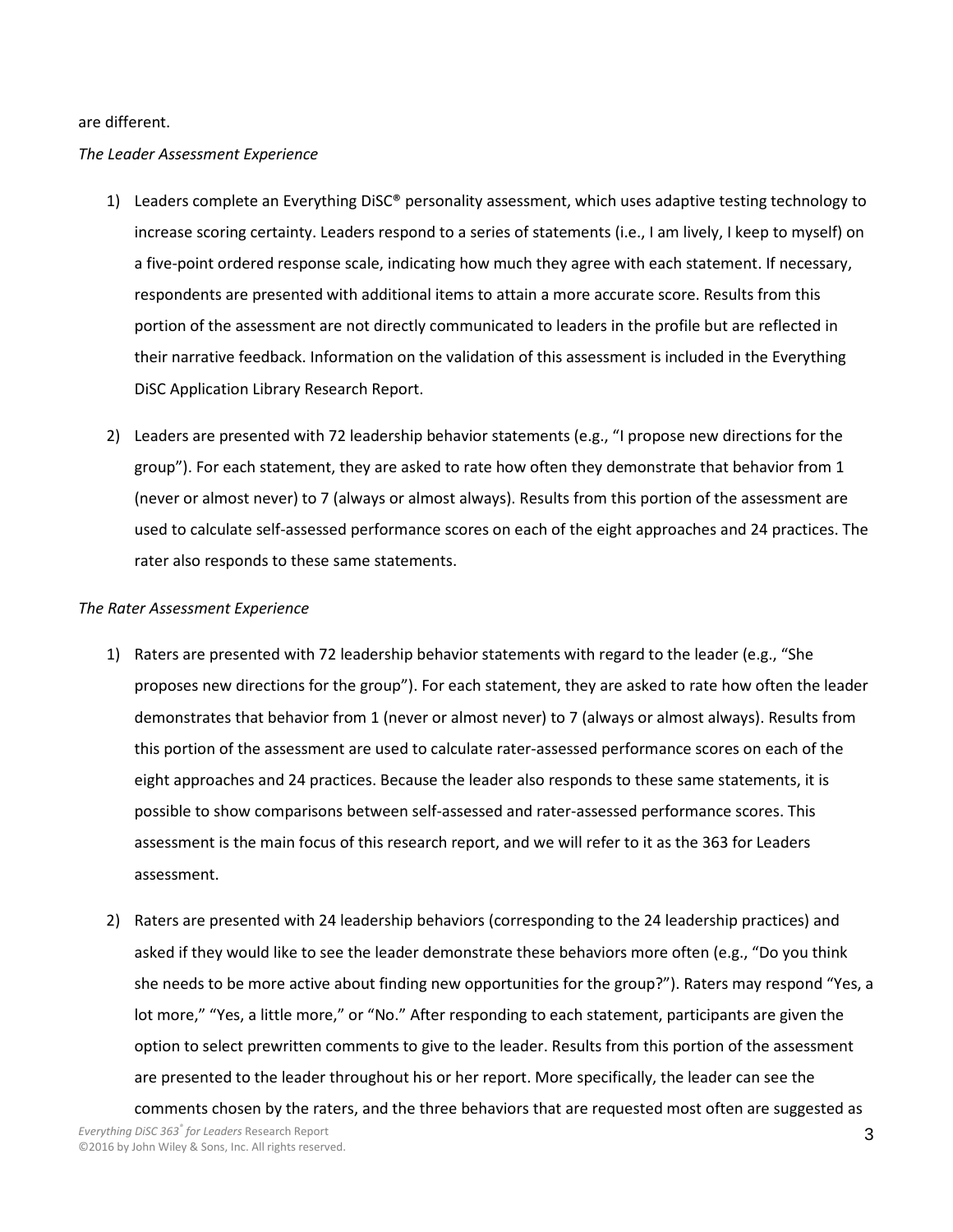areas for development. Because this section is a straightforward survey and does not involve the development of scales, it is not the focus of this validation report.

#### **Development of the 363 for Leaders Assessment**

#### *Alpha Phase*

In the first development phase, a content analysis of contemporary leadership literature was conducted to identify leadership constructs that are relevant to the DiSC<sup>®</sup> model. Data on these concepts were then gathered by asking participants who had just completed an online personality assessment to volunteer for research on a leadership project. Participants were asked questions about their own leadership performance, as well as the performance of leaders in their previous or current organizations. These data were used to identify and build initial approach and practice scales, as well as to understand the psychometric relationships among these leadership constructs. More than 26,000 participants were included in this stage of the research.

#### *Beta Phase 1 (Exploratory)*

In the first beta phase, an initial 363 for Leaders assessment was constructed for both leaders and raters. Leaders from a wide range of industries completed their portion of the assessment. Raters for each leader were selected by either the leader's manager or an HR professional within the organization. After these data were collected, they were analyzed. Based on this analysis, the Everything DiSC® Leadership model and scales were refined.

#### *Beta Phase 2 (Confirmatory)*

In the second beta phase, the refined assessment was again completed by leaders and raters from a wide range of industries. Raters for each leader were selected by either the leader, the leader's manager, or an HR professional within the organization. Data from these participants were analyzed to evaluate the refined tool for reliability and validity.

#### **The Validation Process**

Psychological instruments are used to measure abstract characteristics like intelligence, extroversion, and honesty. So how do researchers evaluate these instruments? How do we know whether such tools provide accurate information or just generate haphazard feedback that sounds believable? Simply put, if an instrument is indeed useful and accurate, it should meet a variety of standards that have been established by the scientific community. Validation is the process researchers use to assess the quality of a psychological instrument by testing it against these standards. This paper is designed to help you understand these standards and see how Inscape's 363 for Leaders assessment performs under examination.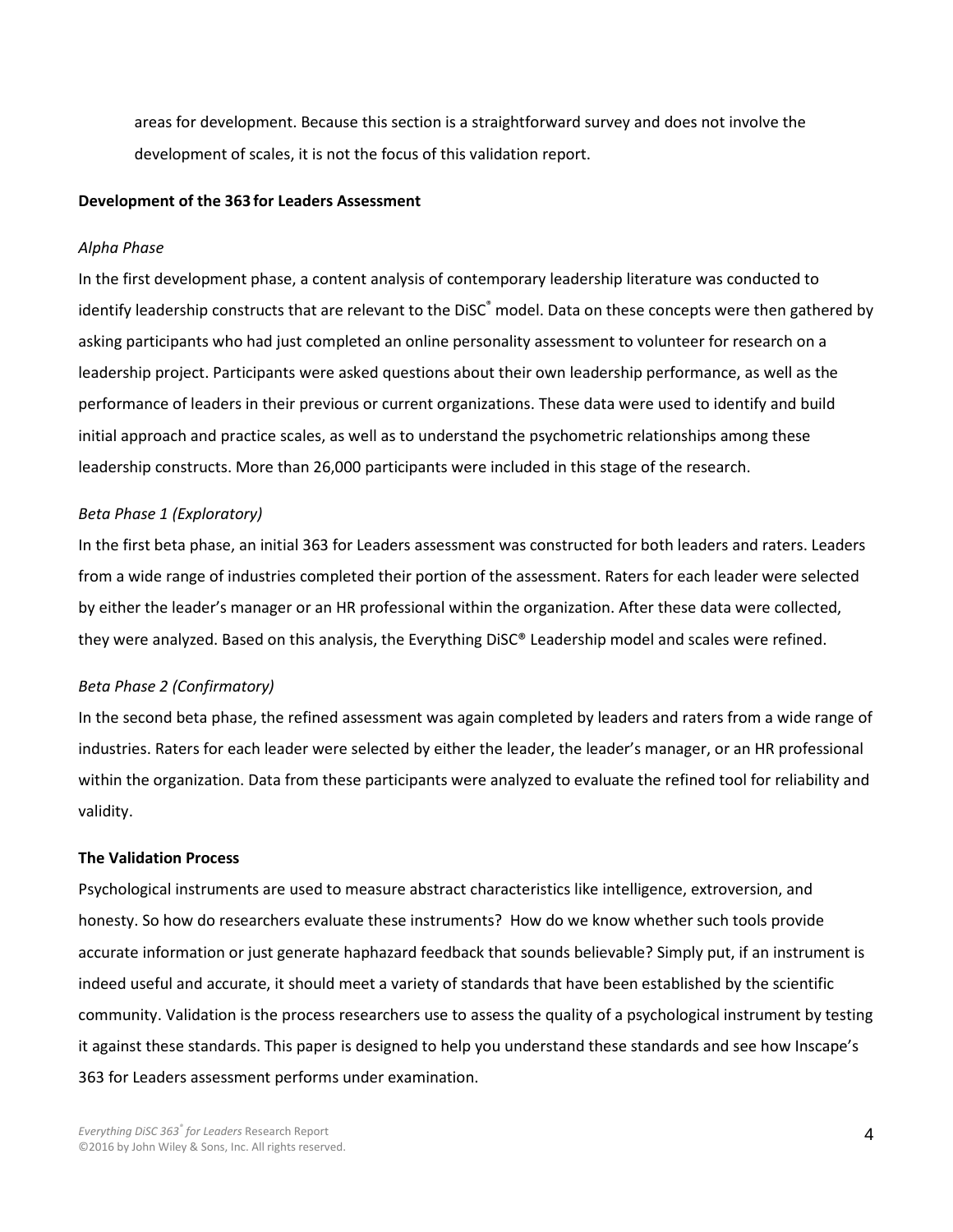Validation asks two fundamental questions:

- **1. How reliable is the tool?** That is, researchers ask if an instrument measures in a way that is consistent and dependable. If the results from a tool contain a lot of random variation, it is less reliable.
- **2. How valid is the tool?** That is, researchers ask if an instrument measures accurately. The more that a tool measures what it proposes to measure, the more valid the tool is.

Note that no psychometric tool is perfectly reliable or perfectly valid. All psychological instruments are subject to sources of error. Reliability and validity are seen as matters of degree on continuous scales, rather than reliable/unreliable and valid/invalid on dichotomous scales. Consequently, it is more appropriate to ask, "How much evidence is there for the reliability of this tool?" than, "Is this tool reliable?"

# **Sample**

The results presented in this report are from a sample of 480 leaders. In all cases, leaders were rated by two or more raters, with a median of six raters per leader. The total number of raters was 3,043. Demographics for leaders in this sample are included in Appendix 1.

# **Scoring**

Scores were calculated by averaging the total responses for all items on each scale. Since the responses range from 1 to 7, so do the resulting scale scores. Each of the 24 practices contains three items, and each approach contains three of those 24 practices. Therefore, each approach scale contains nine items. Means and standard deviations for all scales are shown in Table 1.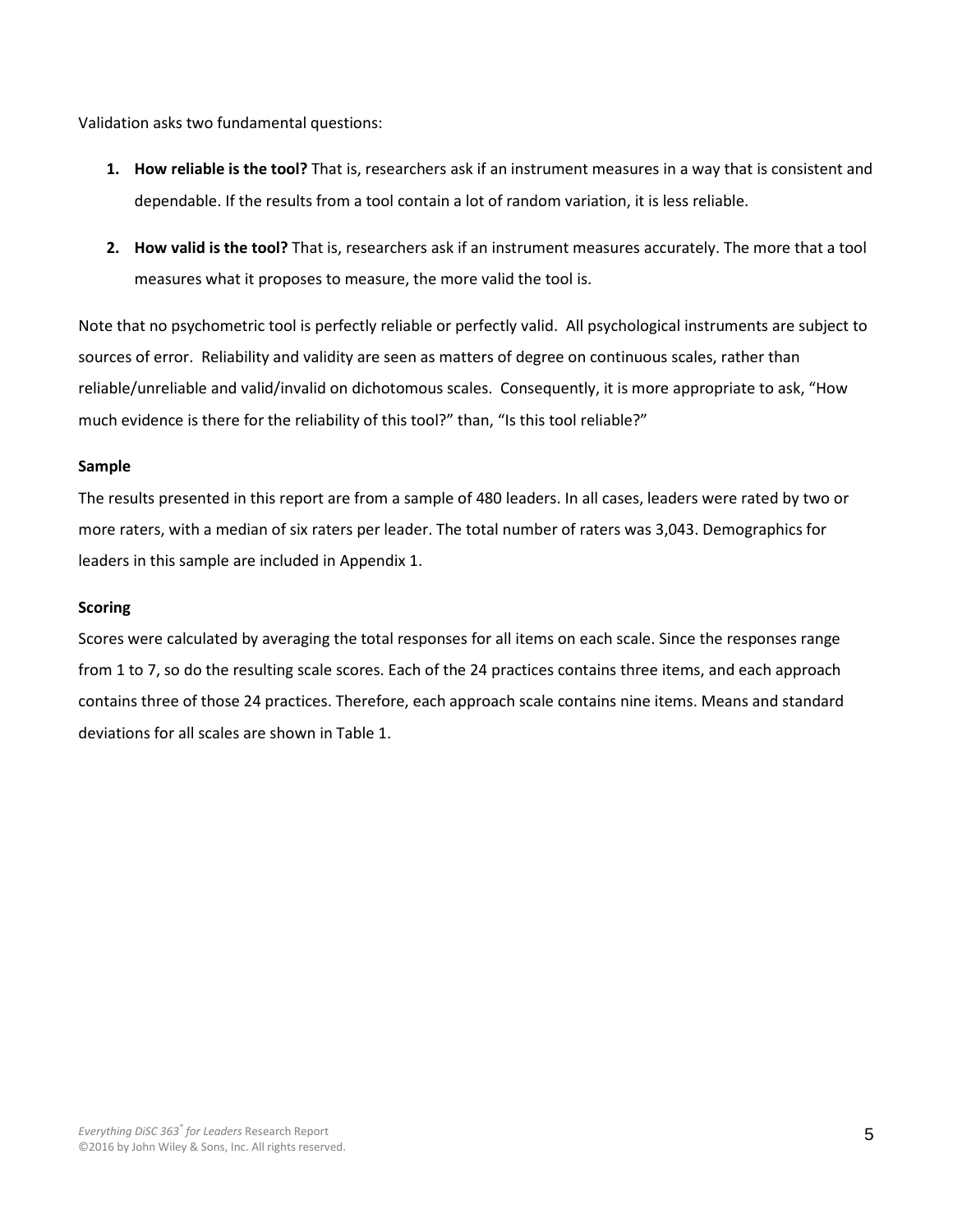# **Table 1. Scale Means and Standard Deviations**

|                                        | <b>Other-Rated</b> |            | <b>Self-Rated</b> |           |
|----------------------------------------|--------------------|------------|-------------------|-----------|
| <b>APPROACHES</b>                      | Mean               | <b>SD</b>  | <b>Mean</b>       | <b>SD</b> |
|                                        |                    |            |                   | .94       |
| Pioneering                             | 5.49<br>5.53       | .73<br>.80 | 5.35<br>5.65      | .94       |
| Energizing                             |                    |            |                   |           |
| Affirming                              | 5.79               | .77        | 5.80              | .76       |
| Inclusive                              | 5.72               | .78        | 5.50              | .75       |
| Humble                                 | 5.53               | .74        | 5.46              | .77       |
| Deliberate                             | 5.64               | .69        | 5.56              | .82       |
| Resolute                               | 5.65               | .64        | 5.72              | .84       |
| Commanding                             | 5.83               | .68        | 5.64              | .87       |
| <b>PRACTICES</b>                       |                    |            |                   |           |
| <b>Finding Opportunities</b>           | 5.56               | .75        | 5.63              | .96       |
| <b>Stretching the Boundaries</b>       | 5.56               | .76        | 5.17              | 1.26      |
| <b>Promoting Bold Action</b>           | 5.35               | .80        | 5.29              | 1.07      |
| Showing Enthusiasm                     | 5.62               | .84        | 5.78              | 1.05      |
| <b>Building Professional Networks</b>  | 5.59               | .79        | 5.82              | 1.00      |
| Rallying People to Achieve Goals       | 5.45               | .86        | 5.57              | .99       |
| <b>Being Approachable</b>              | 6.00               | .78        | 5.97              | .84       |
| <b>Acknowledging Contributions</b>     | 5.70               | .85        | 5.69              | .94       |
| <b>Creating a Positive Environment</b> | 5.66               | .81        | 5.73              | .86       |
| <b>Staying Open to Input</b>           | 5.74               | .81        | 5.45              | 1.05      |
| <b>Showing Diplomacy</b>               | 5.83               | .84        | 5.60              | .84       |
| <b>Facilitating Dialogue</b>           | 5.59               | .77        | 5.46              | .84       |
| <b>Maintaining Composure</b>           | 5.63               | .87        | 5.36              | .99       |
| <b>Showing Modesty</b>                 | 5.43               | .84        | 5.36              | .99       |
| <b>Being Fair-Minded</b>               | 5.53               | .75        | 5.67              | .83       |
| Communicating with Clarity             | 5.68               | .75        | 5.38              | 1.02      |
| <b>Promoting Disciplined Analysis</b>  | 5.60               | .68        | 5.66              | .93       |
| Providing a Sense of Stability         | 5.64               | .79        | 5.62              | .92       |
| <b>Setting High Expectations</b>       | 5.57               | .74        | 5.67              | .93       |
| Speaking Up about Problems             | 5.78               | .63        | 5.96              | .93       |
| <b>Improving Methods</b>               | 5.65               | .76        | 5.66              | 1.05      |
| <b>Showing Confidence</b>              | 5.93               | .69        | 5.63              | .98       |
| <b>Taking Charge</b>                   | 5.75               | .77        | 5.56              | .99       |
| Focusing on Results                    | 5.81               | .74        | 5.74              | .97       |
|                                        |                    |            |                   |           |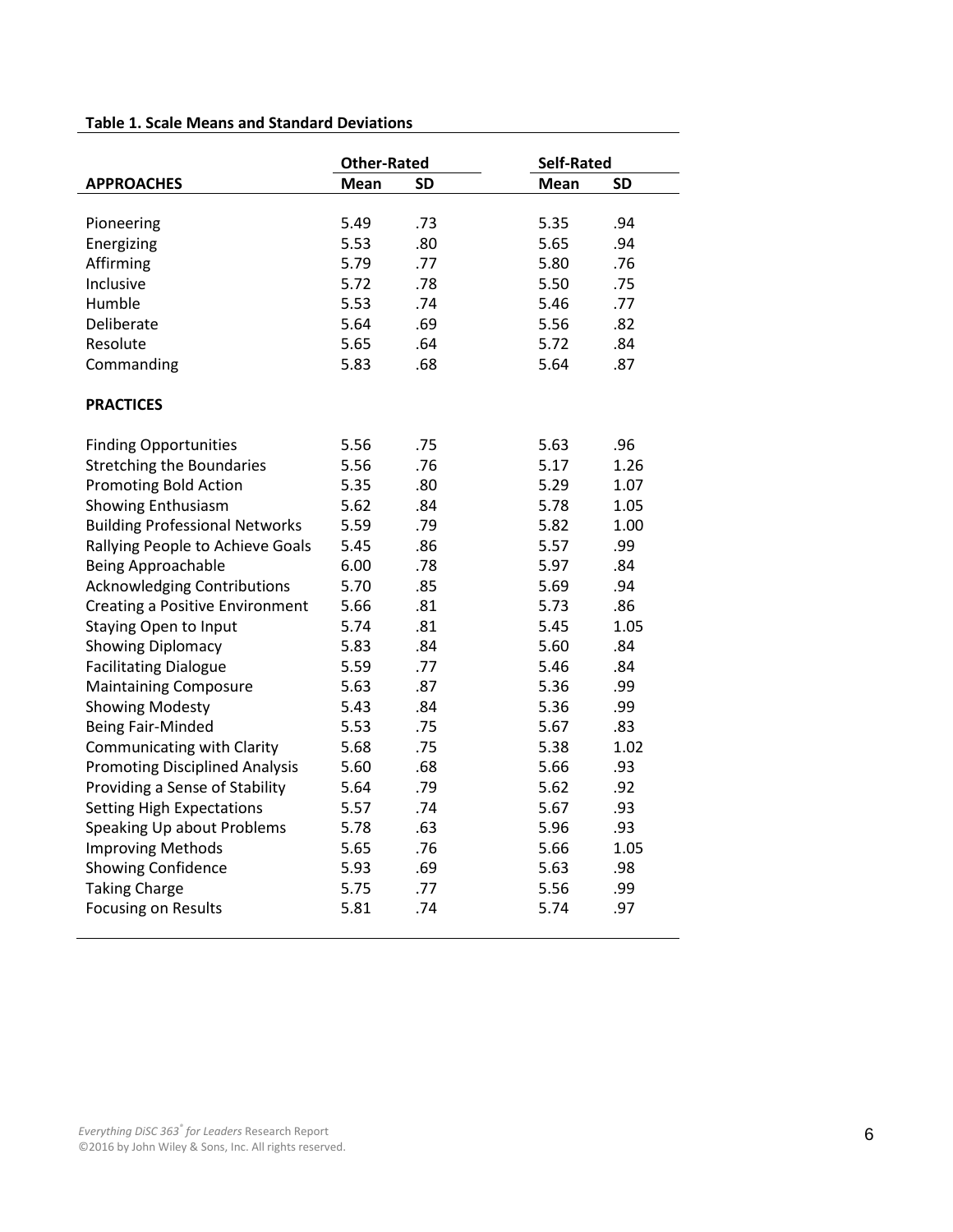#### **Internal Reliability**

Internal reliability evaluates the degree of correlation among questions that profess to measure the same thing. In other words, all of the items on a scale should be consistent with each other. A statistic called Cronbach's Alpha expresses the degree of correlation as a specific number, which typically varies between 0.0 and 1.0. If the value of Alpha is 0.0, then there is no relationship among the items/statements on a given scale. On the other hand, if all the statements in a questionnaire measure in an identical fashion, then the value of Alpha will be 1.0, which indicates absolute internal consistency.

Cronbach's Alpha is calculated separately for each of the tool's scales. Each approach in the 363 for Leaders assessment contains nine items, and each practice contains three items. The following guidelines are frequently used to evaluate the quality of a scale's internal reliability: Alpha values above .70 are generally considered acceptable and satisfactory, Alpha values above .80 are usually considered quite good, and values above .90 are considered to reflect exceptional internal consistency.

The scales used in the Everything DiSC® Leadership model demonstrate good-to-excellent internal consistency, as shown by the Alpha values listed on Tables 2 and 3. For raters, all scales had an Alpha well above .80. Note that coefficients are shown for individual raters and aggregated raters (i.e., mean scores calculated across raters on each item before calculating Alpha). For leaders, three of the 32 scale Alphas fell below the preferred cutoff of .70. Given that the focus of the 363 profile is on rater feedback and that these scales are reflecting selfassessment, these less-than-desirable Alphas are within the tolerable range.

|                   | <b>ALPHA</b>  |            |                |
|-------------------|---------------|------------|----------------|
| <b>APPROACHES</b> | <b>RATERS</b> |            | <b>LEADERS</b> |
|                   | Individual    | Aggregated |                |
| Pioneering        | .95           | .98        | .90            |
| Energizing        | .94           | .96        | .91            |
| Affirming         | .96           | .97        | .89            |
| Inclusive         | .96           | .97        | .83            |
| Humble            | .94           | .96        | .88            |
| Deliberate        | .95           | .96        | .89            |
| Resolute          | .93           | .95        | .90            |
| Commanding        | .94           | .96        | .93            |

#### **Table 2. Approach Scale Internal Reliabilities**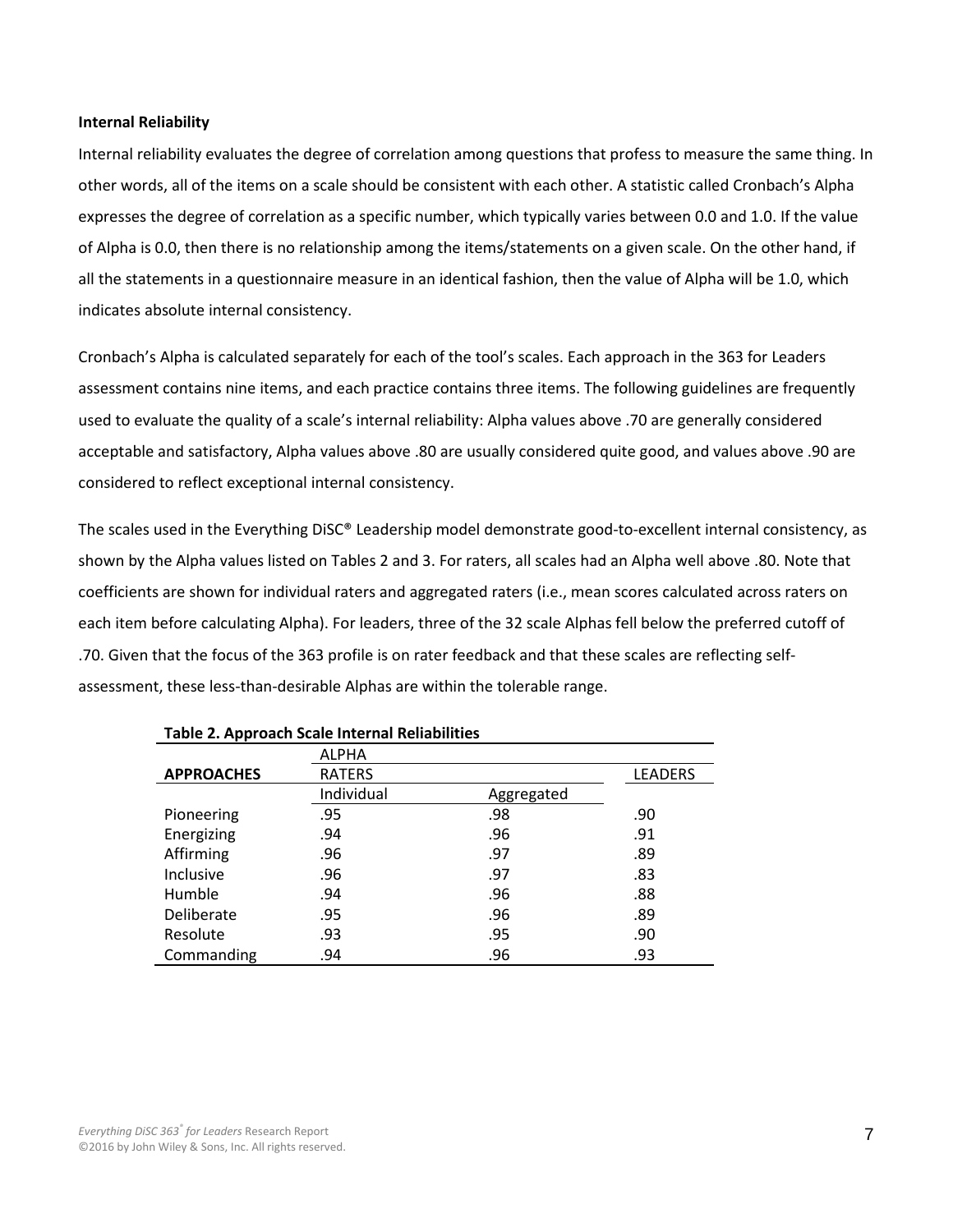#### Table 3. Practice Scale Internal Reliabilities

|                                        | <b>ALPHA</b>  |            |                |  |  |
|----------------------------------------|---------------|------------|----------------|--|--|
|                                        | <b>RATERS</b> |            | <b>LEADERS</b> |  |  |
| <b>PRACTICES</b>                       | Individual    | Aggregated |                |  |  |
| <b>Finding Opportunities</b>           | .87           | .93        | .79            |  |  |
| <b>Stretching the Boundaries</b>       | .87           | .93        | .80            |  |  |
| <b>Promoting Bold Action</b>           | .89           | .90        | .83            |  |  |
| Showing Enthusiasm                     | .89           | .92        | .74            |  |  |
| <b>Building Professional Networks</b>  | .83           | .88        | .88            |  |  |
| Rallying People to Achieve Goals       | .92           | .93        | .84            |  |  |
| <b>Being Approachable</b>              | .89           | .91        | .76            |  |  |
| <b>Acknowledging Contributions</b>     | .94           | .96        | .69            |  |  |
| <b>Creating a Positive Environment</b> | .91           | .93        | .76            |  |  |
| Staying Open to Input                  | .91           | .94        | .83            |  |  |
| Showing Diplomacy                      | .91           | .92        | .59            |  |  |
| <b>Facilitating Dialogue</b>           | .90           | .92        | .67            |  |  |
| <b>Maintaining Composure</b>           | .93           | .95        | .86            |  |  |
| <b>Showing Modesty</b>                 | .83           | .87        | .64            |  |  |
| Being Fair-Minded                      | .86           | .93        | .82            |  |  |
| Communicating with Clarity             | .90           | .94        | .81            |  |  |
| <b>Promoting Disciplined Analysis</b>  | .85           | .88        | .75            |  |  |
| Providing a Sense of Stability         | .90           | .91        | .78            |  |  |
| <b>Setting High Expectations</b>       | .85           | .91        | .77            |  |  |
| Speaking Up about Problems             | .84           | .89        | .84            |  |  |
| <b>Improving Methods</b>               | .87           | .91        | .82            |  |  |
| <b>Showing Confidence</b>              | .83           | .89        | .83            |  |  |
| <b>Taking Charge</b>                   | .91           | .93        | .79            |  |  |
| Focusing on Results                    | .88           | .90        | .81            |  |  |

The median Alpha on the approach scales was .95 for individual raters and .90 for leaders. The median reliability on the practice scales was .89 for individual raters and .80 for leaders. These results suggest that the ratergenerated scales on the 363 for Leaders assessment demonstrate excellent reliability. As well, the leadergenerated scales demonstrate satisfactory to excellent reliability, with a few exceptions.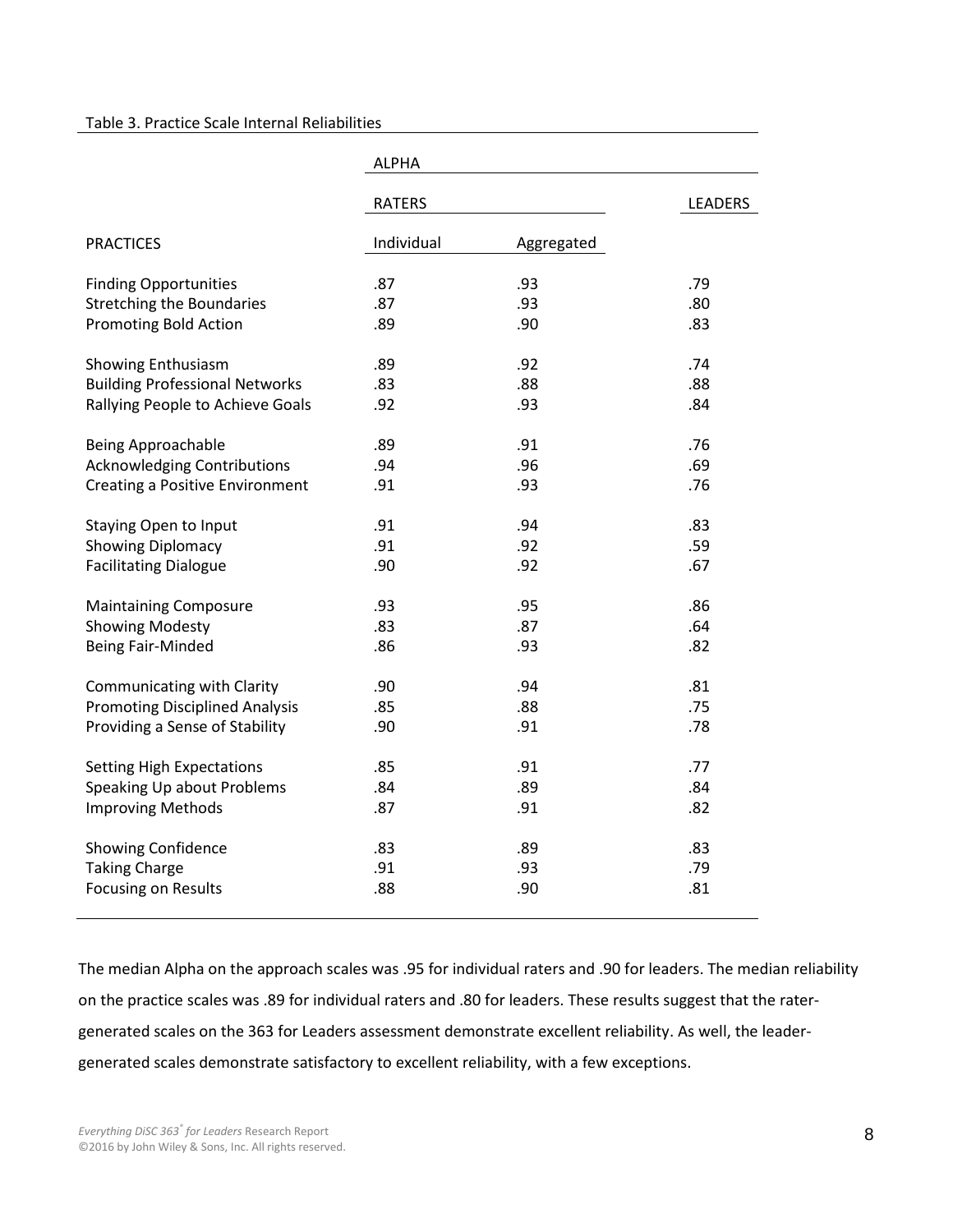#### **Inter-rater Reliability**

Internal reliability evaluates the degree of agreement among raters. Interclass correlations were used to assess inter-rater reliability as described by Ebel (1951). Coefficients above .40 are considered to reflect moderate agreement. Those above .60 are considered to reflect substantial agreement. Those above .80 are considered to reflect outstanding agreement.

For this analysis, a special sample was used. Raters were all direct reports of the person being rated. The number of raters was 2,502, and the number of people being rated was 586. Reliability coefficients for the approach and practice scales can be seen in Tables 4 and 5, respectively. These coefficients suggest that the 363 for Leaders scales have substantial to outstanding inter-rater reliability. The median reliability for the approach and practice scales were .78 and .76, respectively.

| Pioneering | .77 |
|------------|-----|
| Energizing | .78 |
| Affirming  | .78 |
| Inclusive  | .76 |
| Humble     | .77 |
| Deliberate | .79 |
| Resolute   | .81 |
| Commanding | .76 |
|            |     |

#### **Table 4. Approach Scale Inter-rater Reliabilities**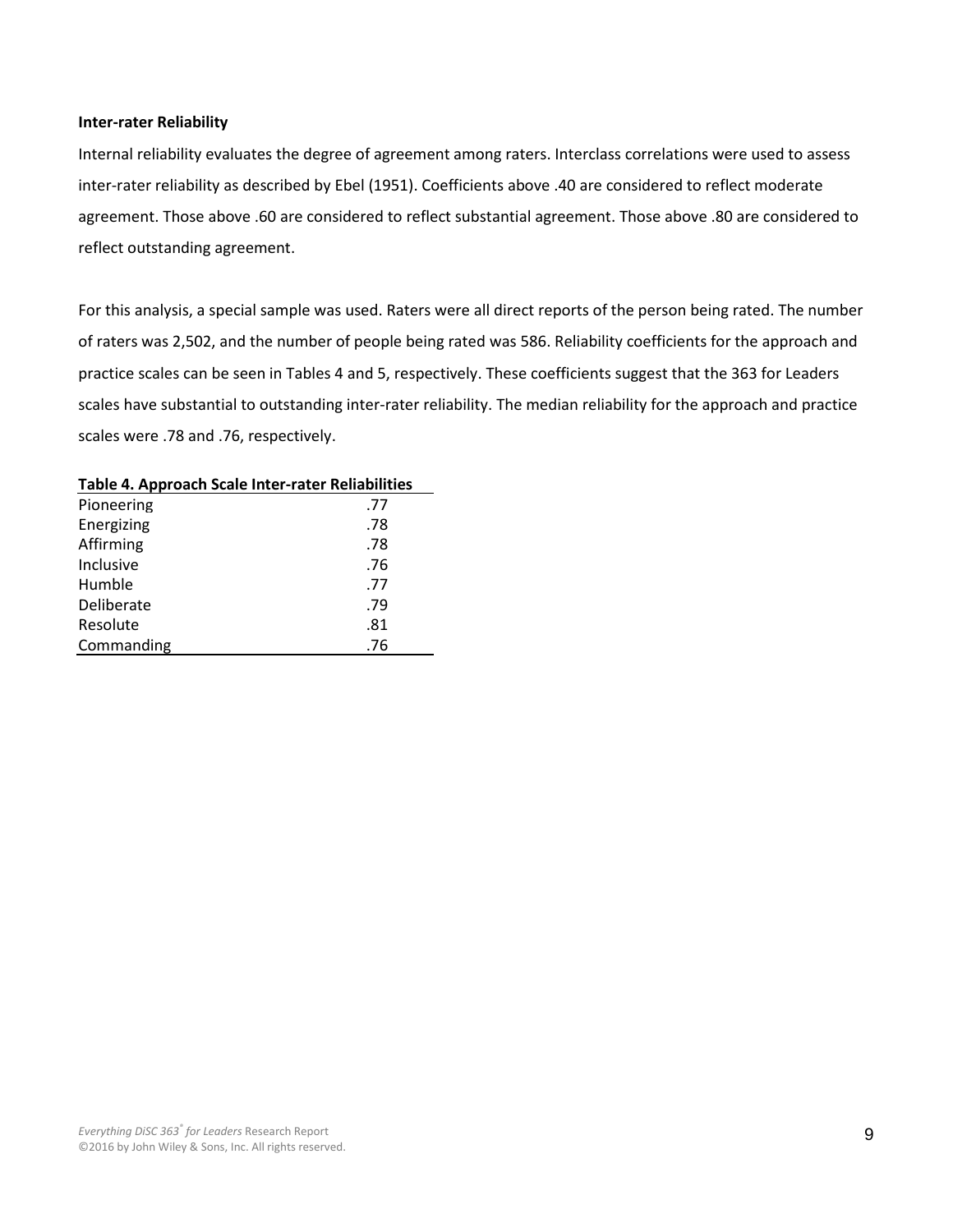| Table 5. Practice Scale Inter-rater Reliabilities |     |
|---------------------------------------------------|-----|
| <b>Finding Opportunities</b>                      | .76 |
| <b>Stretching the Boundaries</b>                  | .77 |
| <b>Promoting Bold Action</b>                      | .73 |
|                                                   |     |
| <b>Showing Enthusiasm</b>                         | .77 |
| <b>Building Professional Networks</b>             | .74 |
| Rallying People to Achieve Goals                  | .74 |
|                                                   |     |
| Being Approachable                                | .81 |
| <b>Acknowledging Contributions</b>                | .73 |
| <b>Creating a Positive Environment</b>            | .75 |
|                                                   |     |
| <b>Staying Open to Input</b>                      | .75 |
| <b>Showing Diplomacy</b>                          | .76 |
| <b>Facilitating Dialogue</b>                      | .74 |
|                                                   |     |
| <b>Maintaining Composure</b>                      | .77 |
| <b>Showing Modesty</b>                            | .73 |
| <b>Being Fair-Minded</b>                          | .74 |
| Communicating with Clarity                        | .78 |
| <b>Promoting Disciplined Analysis</b>             | .77 |
| Providing a Sense of Stability                    | .75 |
|                                                   |     |
| <b>Setting High Expectations</b>                  | .79 |
| Speaking Up about Problems                        | .76 |
| <b>Improving Methods</b>                          | .76 |
|                                                   |     |
| <b>Showing Confidence</b>                         | .86 |
| <b>Taking Charge</b>                              | .79 |
| <b>Focusing on Results</b>                        | .80 |

# **Validity**

# *Multidimensional Scaling Analyses*

The Everything DiSC® Leadership model specifies a very specific set of relationships among its scales: It predicts that the eight approach scales and 24 practice scales will form a circumplex. That is, they will be arranged in a circular format at equal intervals. A statistical technique called multidimensional scaling analysis (MDS) is a highly useful tool for examining the fit of the data to the conceptual model. First, this technique allows for a visual inspection of the relationships among the eight approach scales or the 24 practice scales. Second, this technique makes it possible to look at all of the scales simultaneously. In Figures 2 and 3, scales that are plotted closer together have a stronger positive relationship. Scales that are farther apart are more dissimilar.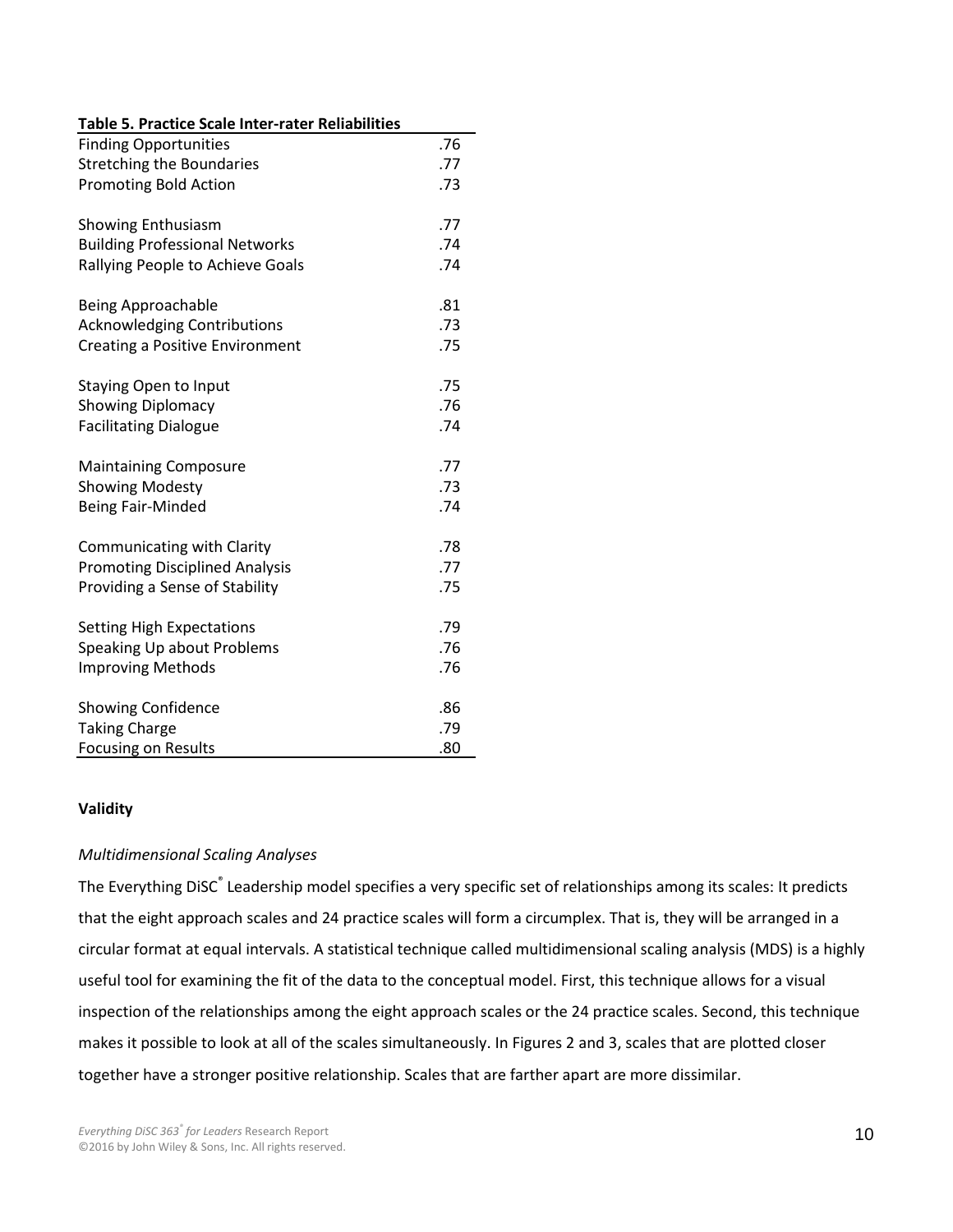As can be seen in Figure 2, the approach scales are arranged in the order that is expected by the Everything DiSC® Leadership model. (Keep in mind that the original MDS rotation is presented below, and this rotation is arbitrary.) Although the eight scales do not form a perfectly equidistant circle (as predicted by the model), this theoretical ideal is nearly impossible to obtain with actual data. The actual distance between the scales, however, is roughly equal, providing strong support for the model and its assessment.



# **Figure 2. MDS Analysis for the Approach Scales**

The MDS results for the practice scales are shown in Figure 3. Again, the original MDS rotation is presented below, and this rotation is arbitrary. Dashed lines have been added to help illustrate groups of scales that should theoretically cluster. This figure offers support for the Everything DiSC Leadership model in several ways. First, the scales are arranged in a circular fashion, and clusters of scales are ordered in the manner predicted by the model (although the rotation is presented in a counter-clockwise fashion in this representation). Second, scales that should theoretically cluster together in the model do cluster together. For example, the practice of Taking Charge is located close to the practice of Showing Confidence, as predicted by the model. Third, clusters are spaced at roughly equal distances around the circle, although not perfectly equidistant.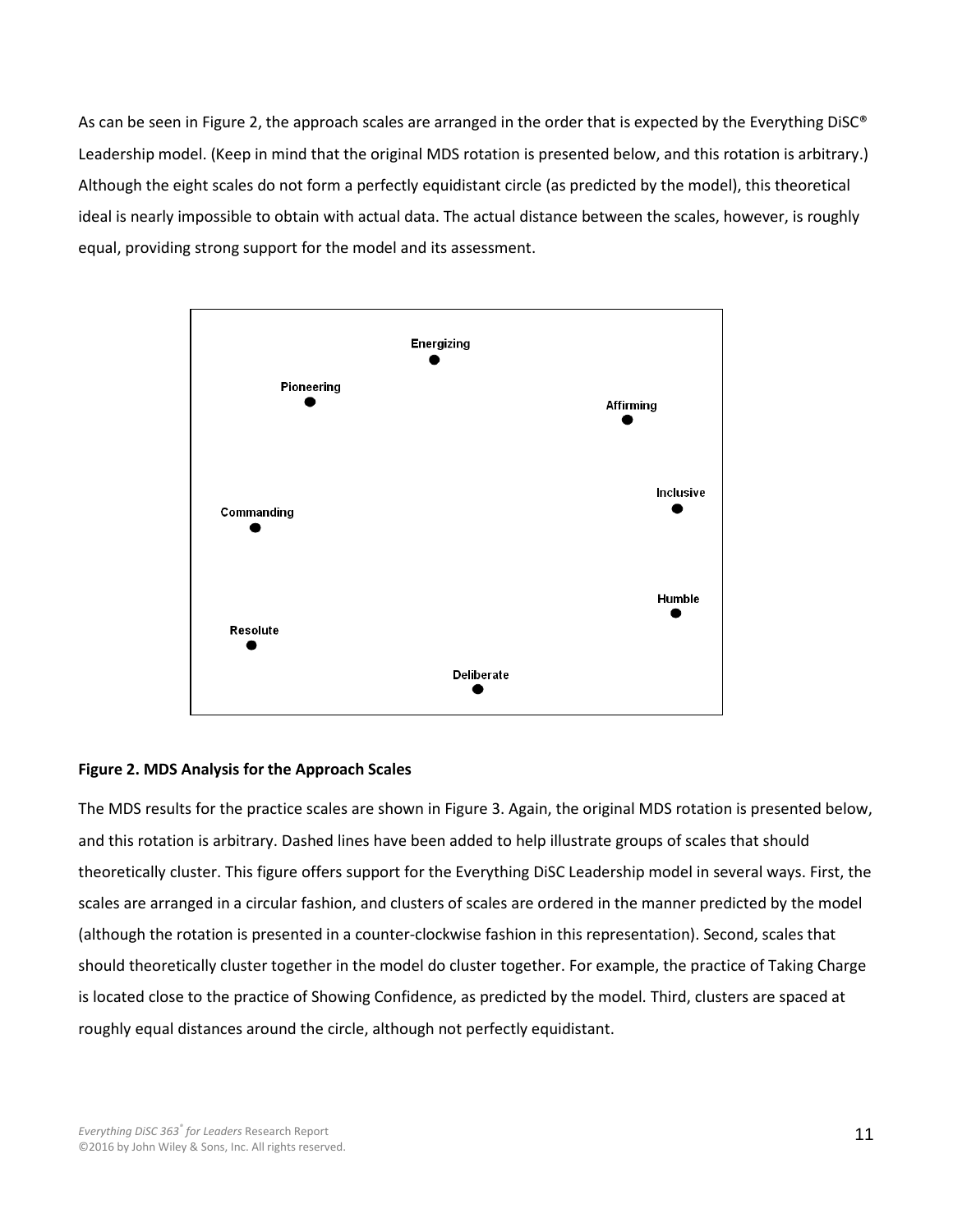

# **Figure 3. MDS Analysis for the Practice Scales**

Additionally, the S-stress for the approach data and the practice data were .013 and .081, respectively. The RSQ values were .999 and .964, respectively. These values reflect the ability of a two-dimensional model to fit the data. Lower S-stress values are preferred (with a minimum of 0), whereas higher RSQ values are preferred (with a maximum of 1). S-stress values below .1 suggest an excellent fit of the data to a two-dimensional configuration. All of the S-stress and RSQ values reported here suggest that a third dimension is not needed to explain the relationship among these scales.

#### *Scale Intercorrelations*

By examining the intercorrelations among scales, we can measure with more precision how well the data fits the Everything DiSC® Leadership model. The model proposes that adjacent scales (e.g., Commanding and Pioneering) will have stronger positive correlations than opposite scales (e.g., Commanding and Inclusive). Further, if the data are controlled for overall leadership ability, opposite scales are expected to have negative correlations. For example, among leaders at the same skill level, leaders who are more Commanding than others are expected to be less Inclusive. To control for overall leadership ability, scale scores were ipsatized for each leader. That is, each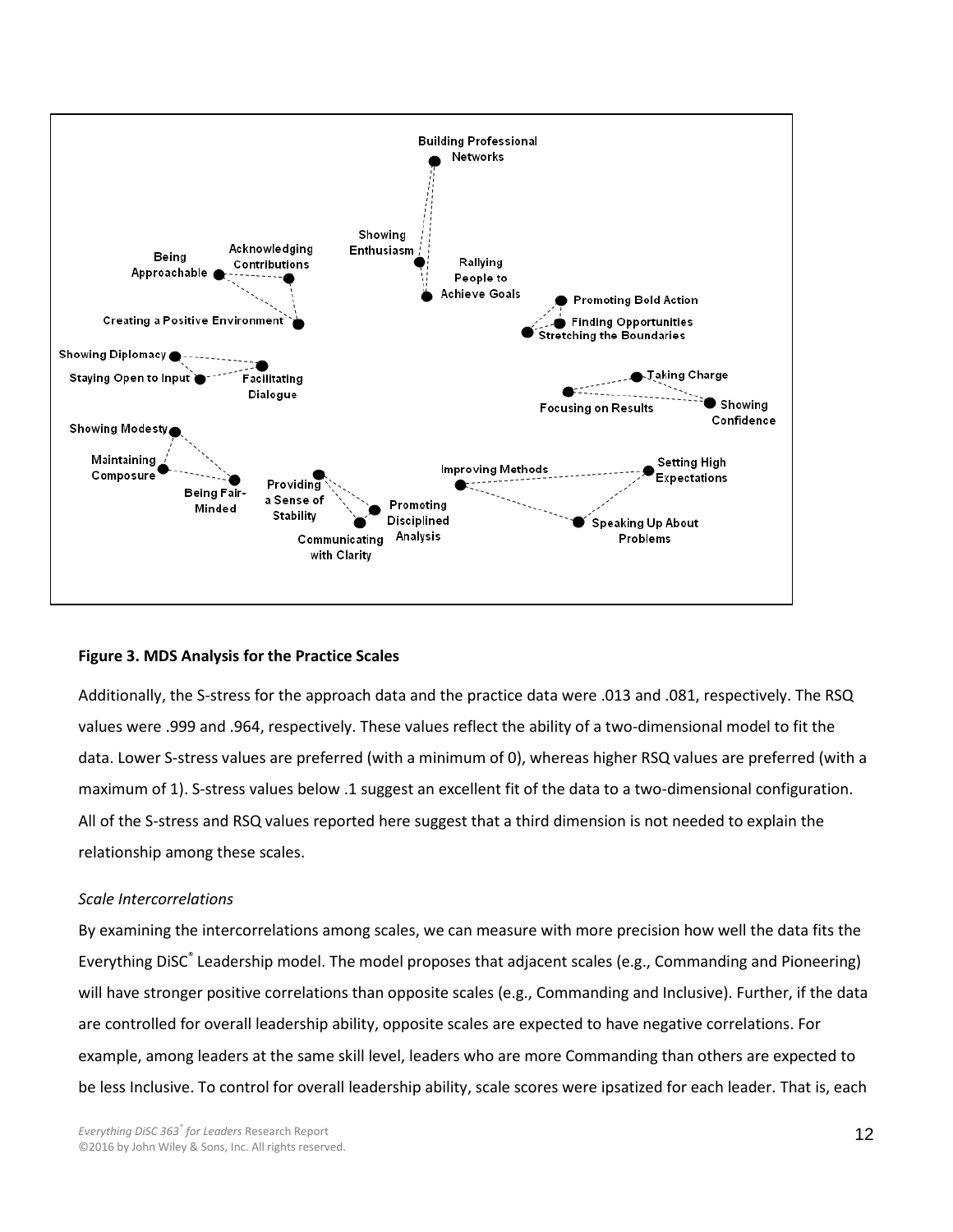leader's total average rating was calculated along with his or her total standard deviation across all items. The total mean was subtracted from individual item means, and then this number was divided by the total standard deviation. Ipsatized scale means were then calculated by summing ipsatized item scores for each scale. As a result, each leader's mean ipsatized scale score across all scales was zero. Ipsatized scale scores, then, represent relative strengths for the individual. Table 6 shows the ipsatized and non-ipsatized correlations among the approach scales.

|            | Pioneering | Energizing | Affirming | Inclusive | Humble | Deliberate | Resolute | Commanding |
|------------|------------|------------|-----------|-----------|--------|------------|----------|------------|
| Pioneering |            | .85        | .69       | .62       | .56    | .65        | .76      | .81        |
| Energizing | .26        |            | .85       | .74       | .63    | .65        | .65      | .70        |
| Affirming  | $-37$      | .34        |           | .91       | .81    | .69        | .52      | .47        |
| Inclusive  | $-0.53$    | $-.13$     | .56       |           | .89    | .76        | .52      | .40        |
| Humble     | $-57$      | $-.52$     | .14       | .52       |        | .80        | .55      | .39        |
| Deliberate | $-.43$     | $-0.57$    | $-.34$    | .01       | .29    |            | .78      | .63        |
| Resolute   | .17        | $-.34$     | $-68$     | $-.59$    | $-.23$ | .26        |          | .83        |
| Commanding | .42        | .03        | $-.65$    | $-0.79$   | $-.59$ | $-0.06$    | .56      |            |

#### **Table 6. Approach Scale Intercorrelations**

Note: Ipsatized scales are shown below the diagonal and non-ipsatized scales are shown

#### above the diagonal.

Because the Everything DiSC® Leadership model proposes that the eight approach scales are arranged as a circumplex, an even more strict set of statistical assumptions are required of the data. The pattern of correlations for a given scale are expected to be arranged in a particular order. As seen in Table 7 below, the strongest theoretical correlation for two given scales is labeled  $r_1$ . The second strongest is labeled  $r_2$ , and so on. In this case,  $r_4$  represents the correlation between two theoretically opposite scales. Consequently,  $r_4$  should be a reasonably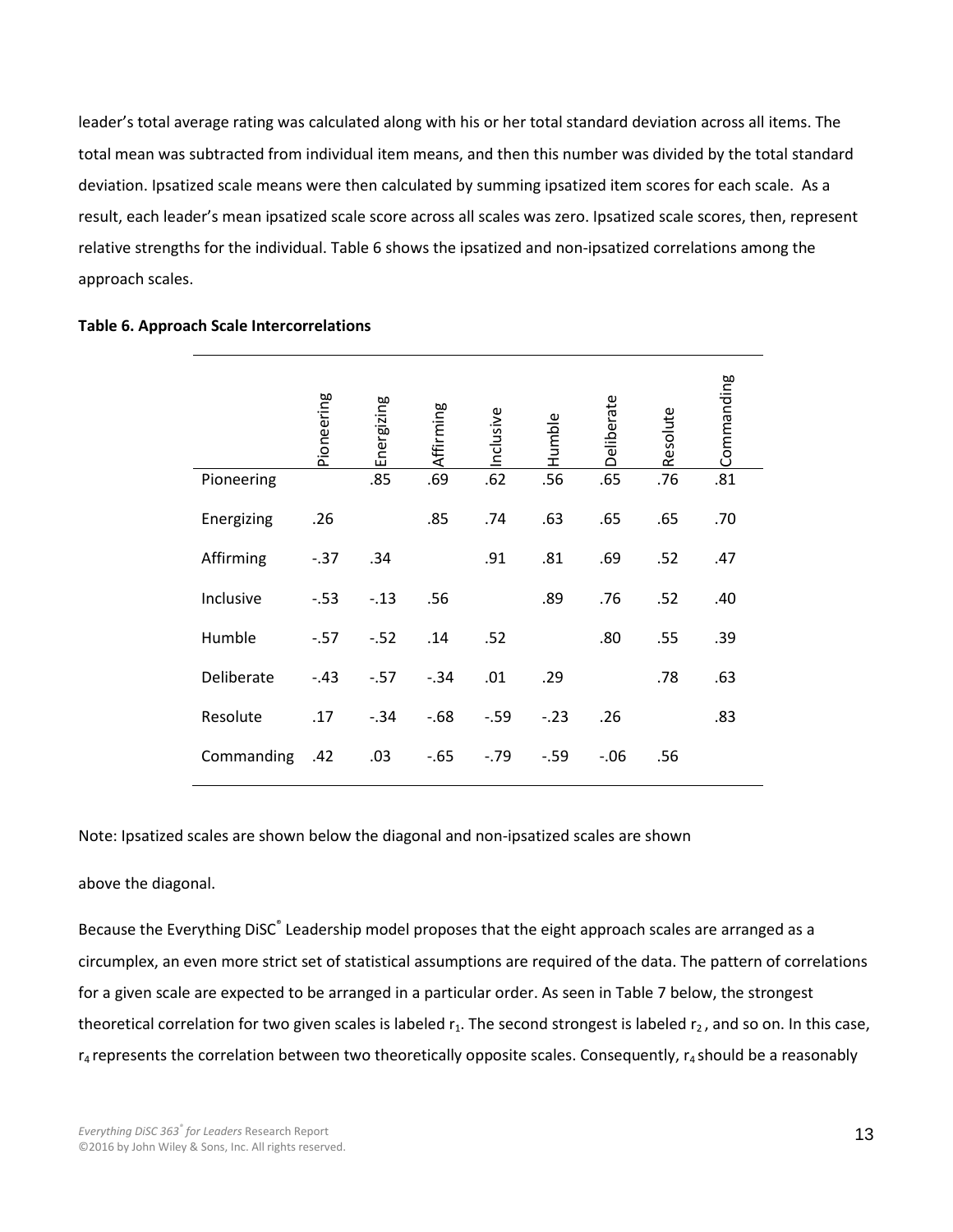strong negative correlation. For each scale, we should observe the following relationship if the scales do, in fact, support a circumplex structure:  $r_1 > r_2 > r_3 > r_4$ .

|            | Pioneering     | Energizing     | Affirming      | Inclusive      | Humble         | Deliberate     | Resolute | Commanding |
|------------|----------------|----------------|----------------|----------------|----------------|----------------|----------|------------|
| Pioneering | 1              |                |                |                |                |                |          |            |
| Energizing | r <sub>1</sub> |                |                |                |                |                |          |            |
| Affirming  | r <sub>2</sub> | r <sub>1</sub> |                |                |                |                |          |            |
| Inclusive  | r <sub>3</sub> | r <sub>2</sub> | r <sub>1</sub> |                |                |                |          |            |
| Humble     | $r_4$          | r <sub>3</sub> | r <sub>2</sub> | $r_{1}$        |                |                |          |            |
| Deliberate | r <sub>3</sub> | $r_4$          | $r_3$          | r <sub>2</sub> | r <sub>1</sub> |                |          |            |
| Resolute   | r <sub>2</sub> | r <sub>3</sub> | $r_4$          | r <sub>3</sub> | r <sub>2</sub> | $r_1$          |          |            |
| Commanding | r <sub>1</sub> | r <sub>2</sub> | $r_3$          | $r_4$          | $r_3$          | r <sub>2</sub> | r,       |            |

Looking at Table 6, we do, in fact, observe a  $r_1 > r_2 > r_3 > r_4$  pattern for each scale. In addition, we can examine the magnitude of these correlations in comparison to the theoretically expected magnitudes. The predicted magnitudes of  $r_1$ ,  $r_2$ ,  $r_3$ ,  $r_4$  under a circumplex structure are listed in Table 8, as described by Wiggins (1995). The "actual"  $r_x$  values are the median correlations for a given  $r_x$ . Although the actual and predicted values are not exactly the same (a near impossible standard for practical purposes), the magnitude of the (ipsatized) actual and predicted correlation values is quite similar, thus providing additional support for the Everything DiSC® Leadership model and the 363 for Leaders assessment.

| .84  |        | .58    | .53    | Actual (non-ipsatized average) |
|------|--------|--------|--------|--------------------------------|
| .40  | $-.05$ | $-.50$ | $-65$  | Actual (ipsatized average)     |
| 71 Z | 03     | -.36   | $-.73$ | Predicted                      |

Additionally, intercorrelations for the practice scales are shown in Table 9. Of the 24 practices, 21 demonstrated their highest correlation with one of the other two practices assigned to the same approach.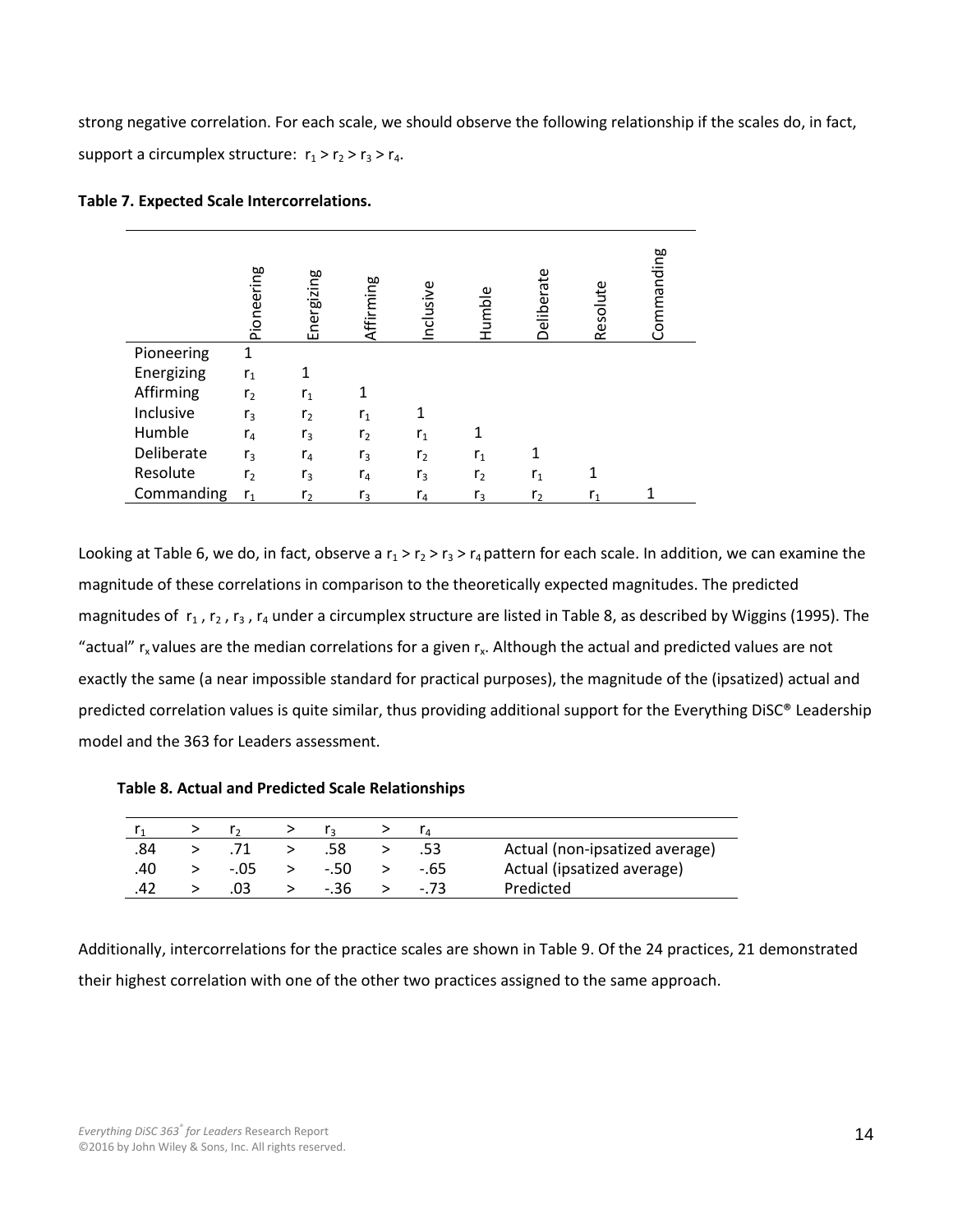# **Table 9. Practice Scale Intercorrelations**

| <b>Practices</b>                                                                          | Finding Opportunities      | Stretching the Boundaries  | Promoting Bold Action      | Showing Enthusiasm          | Building Professional Networks | Rallying People to Achieve<br>Goals | Being Approachable         | Acknowledging Contributions | Creating a Positive<br>Environment | Staying Open to Input      | Showing Diplomacy           | Facilitating Dialogue      |
|-------------------------------------------------------------------------------------------|----------------------------|----------------------------|----------------------------|-----------------------------|--------------------------------|-------------------------------------|----------------------------|-----------------------------|------------------------------------|----------------------------|-----------------------------|----------------------------|
| <b>Finding Opportunities</b><br><b>Stretching the Boundaries</b><br>Promoting Bold Action | .51<br>.50                 | .87<br>.55                 | .85<br>.86                 | .75<br>.77<br>.75           | .68<br>.72<br>.71              | .85<br>.85<br>.83                   | .56<br>.57<br>.53          | .64<br>.65<br>.58           | .69<br>.73<br>.66                  | .58<br>.59<br>.54          | .51<br>.54<br>.44           | .67<br>.67<br>.61          |
| Showing Enthusiasm<br><b>Building Professional</b><br>Rallying People to Achieve          | .07<br>.06<br>.28          | .12<br>.06<br>.31          | .17<br>.16<br>.36          | .28<br>.62                  | .78<br>.22                     | .90<br>.78                          | .72<br>.69<br>.70          | .80<br>.75<br>.79           | .84<br>.73<br>.85                  | .67<br>.56<br>.69          | .66<br>.58<br>.67           | .74<br>.62<br>.77          |
| Being Approachable<br>Acknowledging<br>Creating a Positive                                | $-.29$<br>$-.23$<br>$-.28$ | $-.32$<br>$-.23$<br>$-.21$ | $-.20$<br>$-.22$<br>$-.19$ | .22<br>.33<br>.37           | .28<br>.18<br>.08              | .01<br>.23<br>.33                   | .37<br>.43                 | .80<br>.53                  | .84<br>.89                         | .79<br>.79<br>.83          | .86<br>.83<br>.87           | .79<br>.82<br>.87          |
| <b>Staying Open to Input</b><br>Showing Diplomacy<br><b>Facilitating Dialogue</b>         | $-.35$<br>$-.43$<br>$-.25$ | $-.40$<br>$-.48$<br>$-.32$ | $-.30$<br>$-.48$<br>$-.27$ | $-.09$<br>$-.03$<br>$-.03$  | $-.12$<br>$-.06$<br>$-.12$     | $-.19$<br>$-.10$<br>$-.05$          | .36<br>.57<br>.27          | .28<br>.45<br>.28           | .27<br>.50<br>.32                  | .53<br>.68                 | .87<br>.48                  | .92<br>.86                 |
| <b>Maintaining Composure</b><br><b>Showing Modesty</b><br>Being Fair-Minded               | $-.24$<br>$-.34$<br>$-.39$ | $-.32$<br>$-.38$<br>$-.43$ | $-.33$<br>$-.38$<br>$-.47$ | $-.32$<br>$-.30$<br>$-.40$  | $-.23$<br>$-.16$<br>$-.34$     | $-.36$<br>$-.34$<br>$-.48$          | .22<br>.12<br>.07          | $-.03$<br>.12<br>$-.03$     | .13<br>.08<br>.04                  | .21<br>.43<br>.38          | .44<br>.40<br>.34           | .14<br>.29<br>.30          |
| Communicating with<br><b>Promoting Disciplined</b><br>Providing a Sense of                | $-.19$<br>$-.11$<br>$-.44$ | $-.21$<br>$-.16$<br>$-.36$ | $-.22$<br>$-.29$<br>$-.49$ | $-.28$<br>$-0.58$<br>$-.23$ | $-.31$<br>$-.39$<br>$-.37$     | $-.28$<br>$-.49$<br>$-31$           | $-.20$<br>$-.36$<br>$-.16$ | $-.14$<br>$-.33$<br>$-.04$  | $-.23$<br>$-0.36$<br>.01           | $-.01$<br>$-.06$<br>.08    | .05<br>$-.12$<br>.12        | $-.02$<br>$-.02$<br>.06    |
| <b>Setting High Expectations</b><br>Speaking Up about<br><b>Improving Methods</b>         | .19<br>.09<br>.04          | .27<br>.17<br>.02          | .08<br>.14<br>$-.07$       | $-.21$<br>$-.38$<br>$-.25$  | $-.10$<br>$-.16$<br>$-.43$     | $-.14$<br>$-.43$<br>$-.29$          | $-.48$<br>$-.45$<br>$-.35$ | $-.34$<br>$-.50$<br>$-.30$  | $-.50$<br>$-.60$<br>$-.33$         | $-.46$<br>$-.36$<br>$-.19$ | $-.54$<br>$-.56$<br>$-.27$  | $-.46$<br>$-.36$<br>$-.21$ |
| <b>Showing Confidence</b><br><b>Taking Charge</b><br>Focusing on Results                  | .26<br>.18<br>.30          | .38<br>.30<br>.28          | .37<br>.33<br>.18          | $-.05$<br>.02<br>.05        | .06<br>.04<br>$-.09$           | $-.06$<br>.06<br>.14                | $-.41$<br>$-.42$<br>$-.44$ | $-.46$<br>$-.41$<br>$-.37$  | $-.53$<br>$-.40$<br>$-.41$         | $-.54$<br>$-.52$<br>$-.50$ | $-.70$<br>$-.65$<br>$-0.56$ | $-.52$<br>$-.50$<br>$-.45$ |

Note: Ipsatized scales are shown below the diagonal and non-ipsatized scales are shown above the diagonal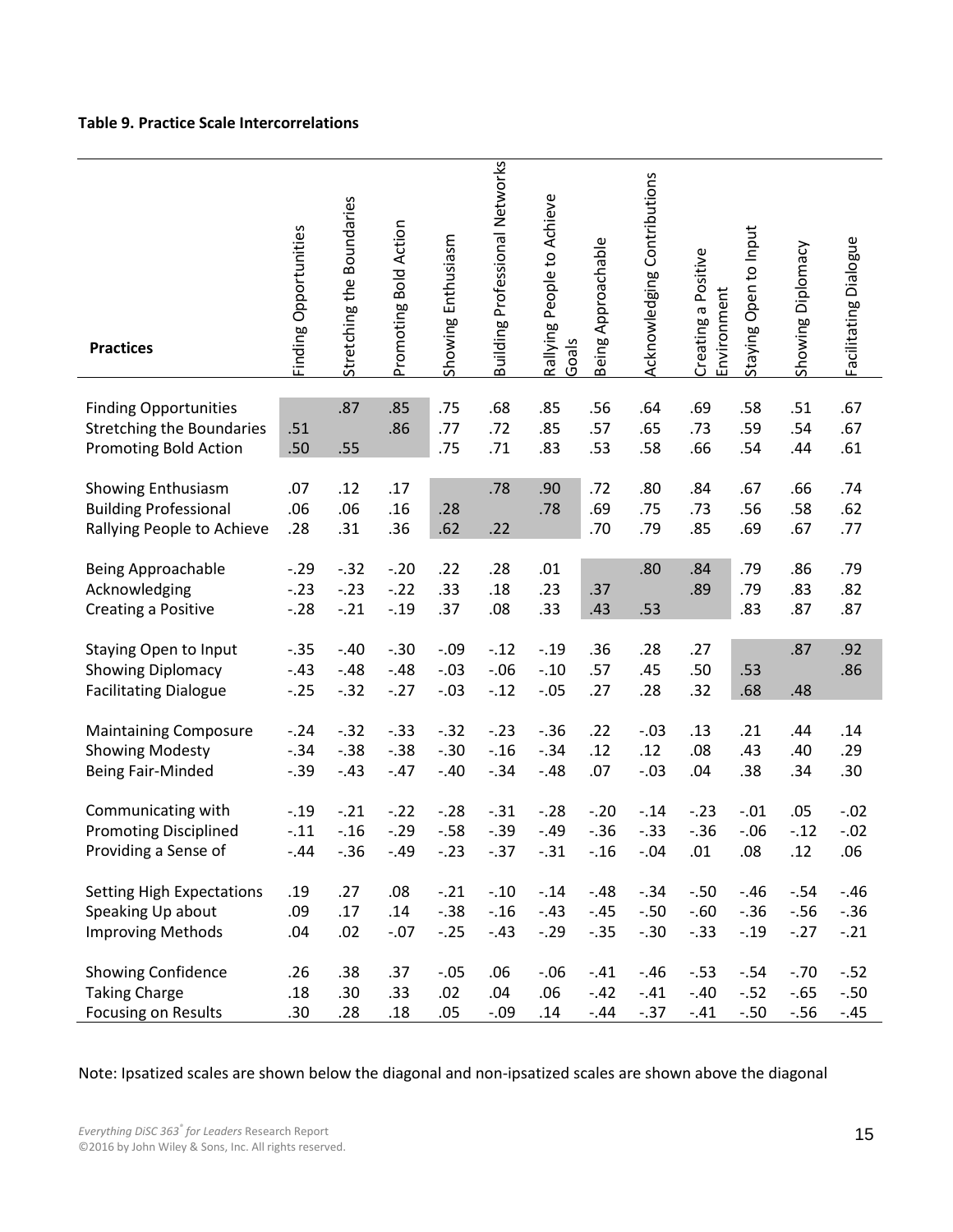# **Table 9. Practice Scale Intercorrelations (continued)**

|                                  | Maintaining Composure | Showing Modesty | Being Fair-Minded | Communicating with Clarity | Promoting Disciplined<br>Analysis | Providing a Sense of Stability | Setting High Expectations | Speaking Up About Problems | Improving Methods | Showing Confidence | Taking Charge | Focusing on Results |
|----------------------------------|-----------------------|-----------------|-------------------|----------------------------|-----------------------------------|--------------------------------|---------------------------|----------------------------|-------------------|--------------------|---------------|---------------------|
| <b>Finding Opportunities</b>     | .48                   | .46             | .55               | .58                        | .61                               | .59                            | .65                       | .71                        | .68               | .62                | .70           | .79                 |
|                                  |                       |                 |                   |                            |                                   |                                |                           |                            |                   |                    |               |                     |
| <b>Stretching the Boundaries</b> | .48                   | .51             | .58               | .60                        | .64                               | .64                            | .67                       | .75                        | .70               | .65                | .74           | .80                 |
| Promoting Bold Action            | .42                   | .41             | .48               | .53                        | .51                               | .52                            | .55                       | .70                        | .61               | .65                | .74           | .72                 |
|                                  |                       |                 |                   |                            |                                   |                                |                           |                            |                   |                    |               |                     |
| Showing Enthusiasm               | .50                   | .55             | .59               | .57                        | .50                               | .66                            | .48                       | .55                        | .61               | .49                | .62           | .69                 |
| <b>Building Professional</b>     | .45                   | .51             | .50               | .51                        | .50                               | .54                            | .52                       | .50                        | .55               | .52                | .62           | .65                 |
| Rallying People to Achieve       | .53                   | .57             | .62               | .61                        | .59                               | .68                            | .57                       | .60                        | .64               | .53                | .67           | .77                 |
|                                  |                       |                 |                   |                            |                                   |                                |                           |                            |                   |                    |               |                     |
| <b>Being Approachable</b>        | .68                   | .65             | .72               | .52                        | .49                               | .62                            | .23                       | .42                        | .49               | .21                | .34           | .45                 |
|                                  |                       |                 |                   |                            |                                   |                                |                           |                            |                   |                    |               |                     |
| Acknowledging                    | .60                   | .68             | .71               | .58                        | .56                               | .68                            | .38                       | .49                        | .55               | .27                | .42           | .53                 |
| Creating a Positive              | .72                   | .72             | .79               | .65                        | .64                               | .76                            | .39                       | .52                        | .63               | .32                | .49           | .60                 |
|                                  |                       |                 |                   |                            |                                   |                                |                           |                            |                   |                    |               |                     |
| <b>Staying Open to Input</b>     | .69                   | .77             | .84               | .64                        | .63                               | .73                            | .30                       | .49                        | .58               | .22                | .35           | .48                 |
| Showing Diplomacy                | .78                   | .78             | .82               | .63                        | .61                               | .72                            | .24                       | .38                        | .53               | .11                | .28           | .43                 |
| <b>Facilitating Dialogue</b>     | .70                   | .76             | .83               | .69                        | .69                               | .76                            | .37                       | .55                        | .63               | .29                | .44           | .56                 |
|                                  |                       |                 |                   |                            |                                   |                                |                           |                            |                   |                    |               |                     |
| <b>Maintaining Composure</b>     |                       | .65             | .78               | .56                        | .59                               | .66                            | .24                       | .39                        | .53               | .14                | .28           | .40                 |
| <b>Showing Modesty</b>           | .29                   |                 | .75               | .64                        | .66                               | .72                            | .28                       | .48                        | .58               | .13                | .31           | .43                 |
| Being Fair-Minded                | .42                   | .35             |                   | .68                        | .76                               | .82                            | .40                       | .57                        | .67               | .27                | .42           | .55                 |
|                                  |                       |                 |                   |                            |                                   |                                |                           |                            |                   |                    |               |                     |
| Communicating with               | .04                   | .13             | .11               |                            | .81                               | .82                            | .49                       | .68                        | .72               | .44                | .54           | .59                 |
| <b>Promoting Disciplined</b>     | .09                   | .21             | .32               | .40                        |                                   | .81                            | .58                       | .77                        | .76               | .48                | .58           | .65                 |
| Providing a Sense of             | .13                   | .25             | .34               | .41                        | .30                               |                                | .53                       | .65                        | .78               | .41                | .54           | .66                 |
|                                  |                       |                 |                   |                            |                                   |                                |                           |                            |                   |                    |               |                     |
| <b>Setting High Expectations</b> | $-.26$                | $-.20$          | $-.16$            | $-.03$                     | .22                               | $-.04$                         |                           | .77                        | .60               | .66                | .67           | .79                 |
| Speaking Up about                | $-.28$                | $-.20$          | $-.08$            | .10                        | .42                               | $-.03$                         | .47                       |                            | .81               | .79                | .79           | .78                 |
|                                  |                       |                 |                   |                            |                                   |                                |                           |                            |                   |                    |               |                     |
| <b>Improving Methods</b>         | $-0.06$               | .03             | .08               | .20                        | .29                               | .28                            | .20                       | .48                        |                   | .54                | .66           | .72                 |
|                                  |                       |                 |                   |                            |                                   |                                |                           |                            |                   |                    |               |                     |
| Showing Confidence               | $-.38$                | $-.44$          | $-.34$            | $-.03$                     | .09                               | $-.19$                         | .47                       | .58                        | .13               |                    | .81           | .70                 |
| <b>Taking Charge</b>             | $-.42$                | $-0.38$         | $-.35$            | $-.06$                     | .04                               | $-.12$                         | .36                       | .49                        | .20               | .67                |               | .80                 |
| Focusing on Results              | $-.36$                | $-.35$          | $-.29$            | $-.07$                     | .02                               | $-.04$                         | .53                       | .29                        | .24               | .43                | .51           |                     |

Note: Ipsatized scales are shown below the diagonal and non-ipsatized scales are shown above the diagonal.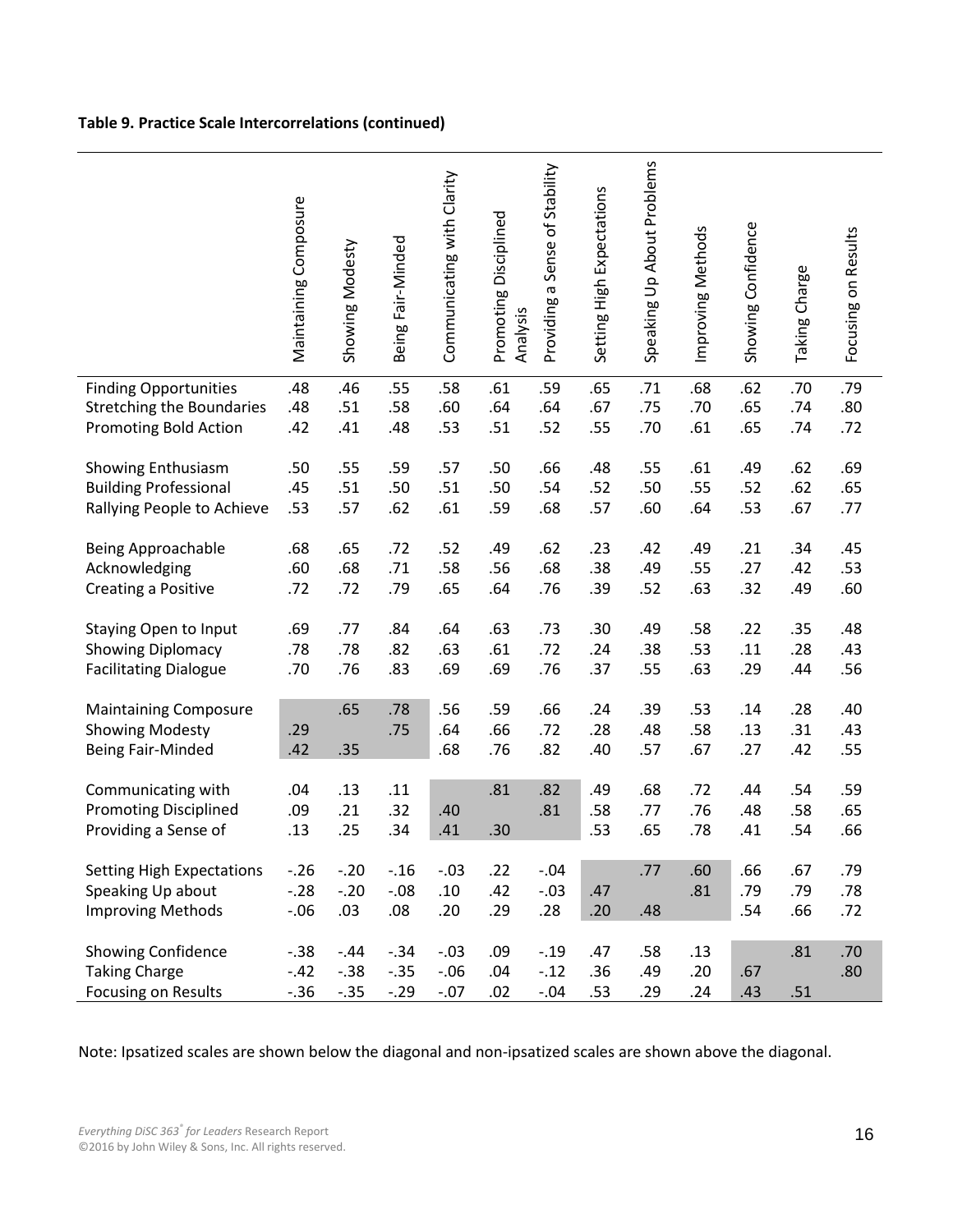With both ipsatized and non-ipsatized scales, the average correlations among scales in the same approach was higher than the average correlation of individual scales with scales in adjacent approaches. As with the approach scales, we do observe a  $r_1 > r_2 > r_3 > r_4$  pattern for each cluster of practice scales.

# *Comparing Self and Other Ratings*

The correlations among the self-rated scale scores and the other-rated scale scores are shown in Table 10.

|                                        | Self/Other          |
|----------------------------------------|---------------------|
|                                        | <b>Correlations</b> |
| <b>Approach Scales</b>                 |                     |
| Pioneering                             | .36                 |
| Energizing                             | .50                 |
| Affirming                              | .41                 |
| Inclusive                              | .30                 |
| Humble                                 | .16                 |
| Deliberate                             | .26                 |
| Resolute                               | .34                 |
| Commanding                             | .46                 |
| <b>Practice Scales</b>                 |                     |
| <b>Finding Opportunities</b>           | .31                 |
| <b>Stretching the Boundaries</b>       | .21                 |
| <b>Promoting Bold Action</b>           | .40                 |
| <b>Showing Enthusiasm</b>              | .48                 |
| <b>Building Professional Networks</b>  | .46                 |
| Rallying People to Achieve Goals       | .41                 |
| Being Approachable                     | .35                 |
| <b>Acknowledging Contributions</b>     | .35                 |
| <b>Creating a Positive Environment</b> | .35                 |
| <b>Staying Open to Input</b>           | .25                 |
| <b>Showing Diplomacy</b>               | .27                 |
| <b>Facilitating Dialogue</b>           | .19                 |
| <b>Maintaining Composure</b>           | .20                 |
| <b>Showing Modesty</b>                 | .11                 |
| Being Fair-Minded                      | .16                 |
| Communicating with Clarity             | .21                 |
| <b>Promoting Disciplined Analysis</b>  | .22                 |
| Providing a Sense of Stability         | .26                 |
| <b>Setting High Expectations</b>       | .34                 |
| Speaking Up about Problems             | .33                 |
| <b>Improving Methods</b>               | .21                 |
| <b>Showing Confidence</b>              | .50                 |
| <b>Taking Charge</b>                   | .38                 |
| <b>Focusing on Results</b>             | .37                 |

# **Table 10. Correlation Between Self and Other Ratings**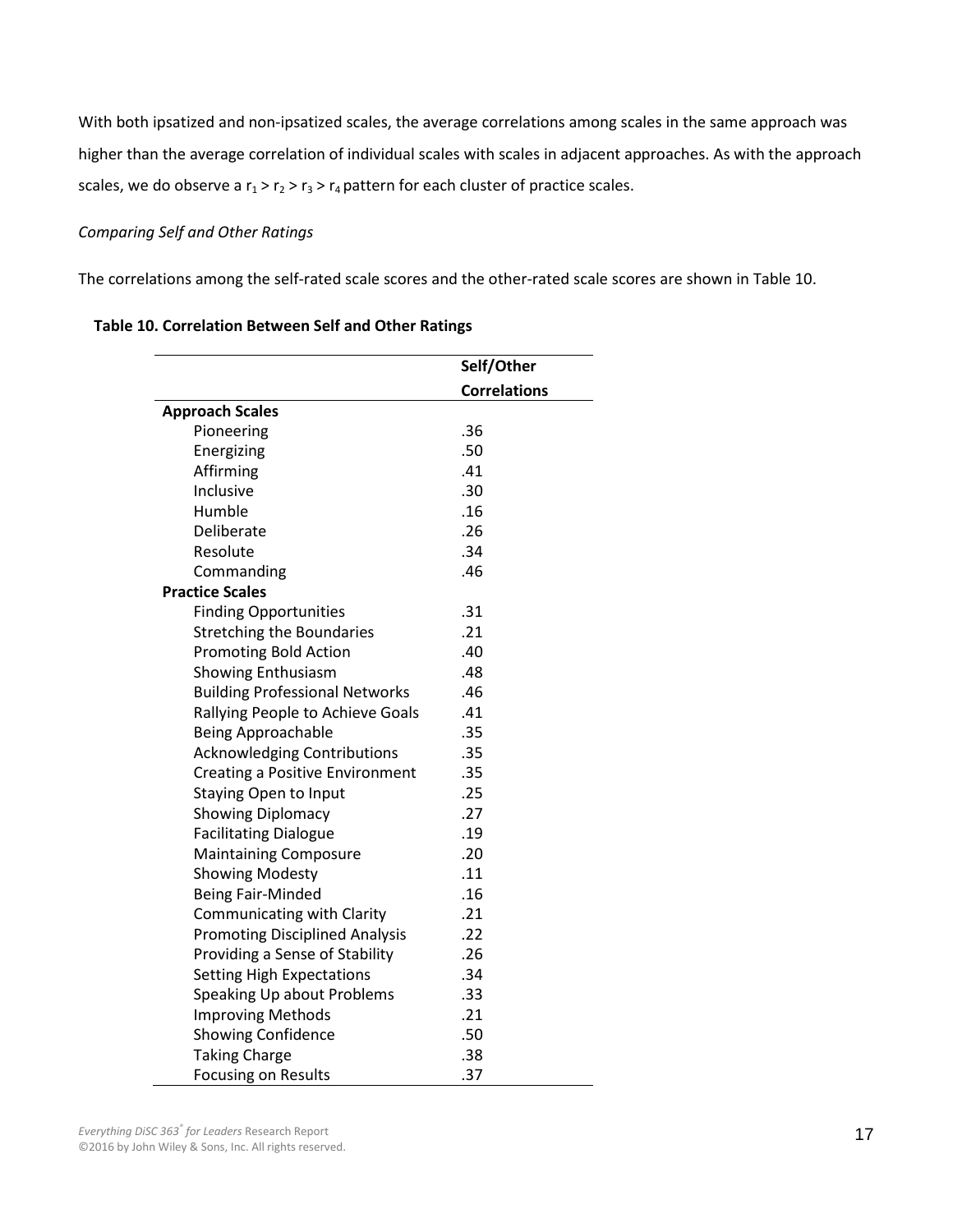These correlations show greater consensus on some scales than on others. Scales that measure outwardly assertive behavior (e.g., Energizing and Commanding) demonstrate the highest correlations. Scales that measure more subtle, perhaps inward behaviors, (e.g., Humble, Deliberate) show smaller correlations.

Analyses were also performed to examine the relationship between overall leadership ability and self-other agreement. For each leader, an overall average rating was computed. Leaders were then divided into three categories: the bottom 25%, the middle 50%, and the top 25%. Table 11 shows the correlations between self and other ratings for each of the approach scales by overall leadership ability.

Interestingly, those leaders who received the lowest ratings show the highest correlations between self and other ratings. Conversely, those with the highest ratings show the lowest correlations. It is possible that poorly-rated leaders have more pronounced strengths and challenges and thus show more agreement (between self and other ratings) in the relative magnitude of their leadership abilities.

|               | <b>Self/Other Correlation</b> |               |     |  |  |
|---------------|-------------------------------|---------------|-----|--|--|
| <b>Scale</b>  | <b>Bottom</b>                 | <b>Middle</b> | Top |  |  |
|               |                               |               |     |  |  |
| Pioneering    | .52                           | .33           | .09 |  |  |
| Energizing    | .55                           | .44           | .11 |  |  |
| Affirming     | .53                           | .35           | .03 |  |  |
| Inclusive     | .45                           | .17           | .14 |  |  |
| Humble        | .37                           | .07           | .15 |  |  |
| Deliberate    | .46                           | .21           | .20 |  |  |
| Resolute      | .52                           | .37           | .19 |  |  |
| Commanding    | .64                           | .35           | .33 |  |  |
|               |                               |               |     |  |  |
| <b>Median</b> | .52                           | .28           | .15 |  |  |

**Table 11. Correlation Between Self and Other Ratings by Overall Leadership Ability**

As shown in Table 12, further analyses suggest that lower-rated leaders overestimate their scores and higherrated leaders underestimate their scores, even though higher-rated leaders still rated themselves higher (mean self-rating = 5.77) than lower-rated leaders (mean self-rating = 5.41). This difference of .36 in self-ratings, however, is dwarfed by the difference between these same two groups in their ratings by others (1.49). These findings suggest that leaders' self-ratings improve slightly as their ability level increases, but not nearly at the same rate as their ratings by others.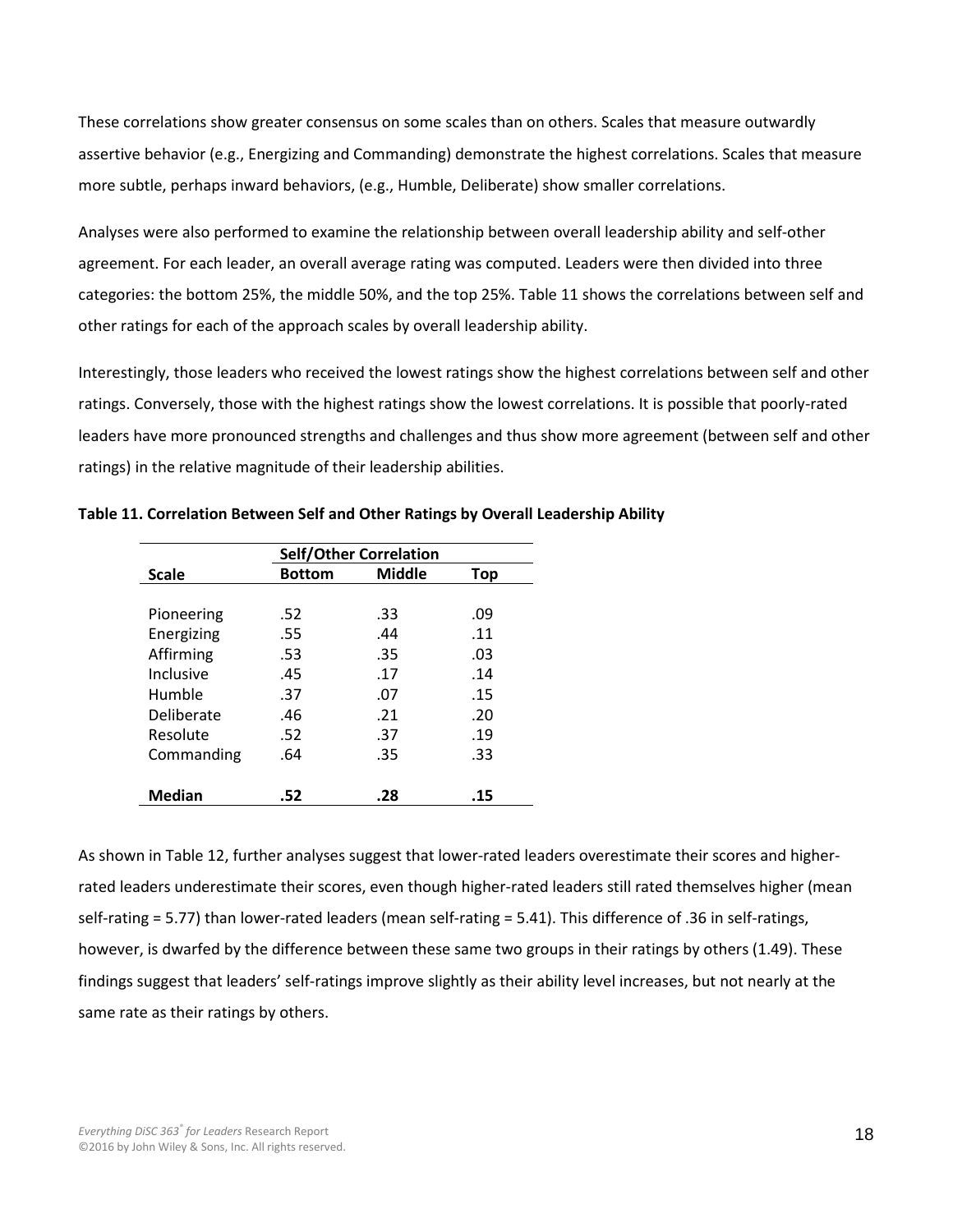**Table 12. Overall Mean Ratings by Leadership Ability**

|                       | <b>Mean Rating</b>  |                    |                   |
|-----------------------|---------------------|--------------------|-------------------|
| <b>Overall Rating</b> | <b>Other Rating</b> | <b>Self Rating</b> | <b>Difference</b> |
| <b>Bottom 25%</b>     | 4.85                | 5.41               | $-0.56$           |
| Middle 50%            | 5.71                | 5.59               | 0.12              |
| <b>Top 25%</b>        | 6.34                | 5.77               | 0.57              |

# *Correlations with Ratings of Leadership Effectiveness*

Raters were asked to rate leaders on three global leadership effectiveness variables. The raters were asked to rate the degree to which they agreed or disagreed with each of these three statements: "[This person] is a good leader," "[This person] is respected in the organization as a good leader," and "I enjoy working with [this person]." Each leader's ratings on these questions were then correlated with his or her scores on the approach scales and are included in Table 13.

|  |  | Table 13. Correlation between Approach Scales and Overall Effectiveness |  |  |  |  |  |
|--|--|-------------------------------------------------------------------------|--|--|--|--|--|
|--|--|-------------------------------------------------------------------------|--|--|--|--|--|

|            | <b>Outcome Variables</b>    |                    |                     |  |  |  |
|------------|-----------------------------|--------------------|---------------------|--|--|--|
|            | Good<br><b>Respected as</b> |                    | Enjoy               |  |  |  |
| Approach   | Leader                      | <b>Good Leader</b> | <b>Working With</b> |  |  |  |
| Pioneering | .70                         | .66                | .51                 |  |  |  |
| Energizing | .72                         | .69                | .57                 |  |  |  |
| Affirming  | .66                         | .65                | .63                 |  |  |  |
| Inclusive  | .63                         | .64                | .65                 |  |  |  |
| Humble     | .57                         | .61                | .56                 |  |  |  |
| Deliberate | .66                         | .69                | .58                 |  |  |  |
| Resolute   | .60                         | .58                | .42                 |  |  |  |
| Commanding | .61                         | .58                | .35                 |  |  |  |

*Everything DiSC 363® for Leaders* Research Report Everything DiSC 363<sup>°</sup> for Leaders Research Report **19**<br>
©2016 by John Wiley & Sons, Inc. All rights reserved. 1998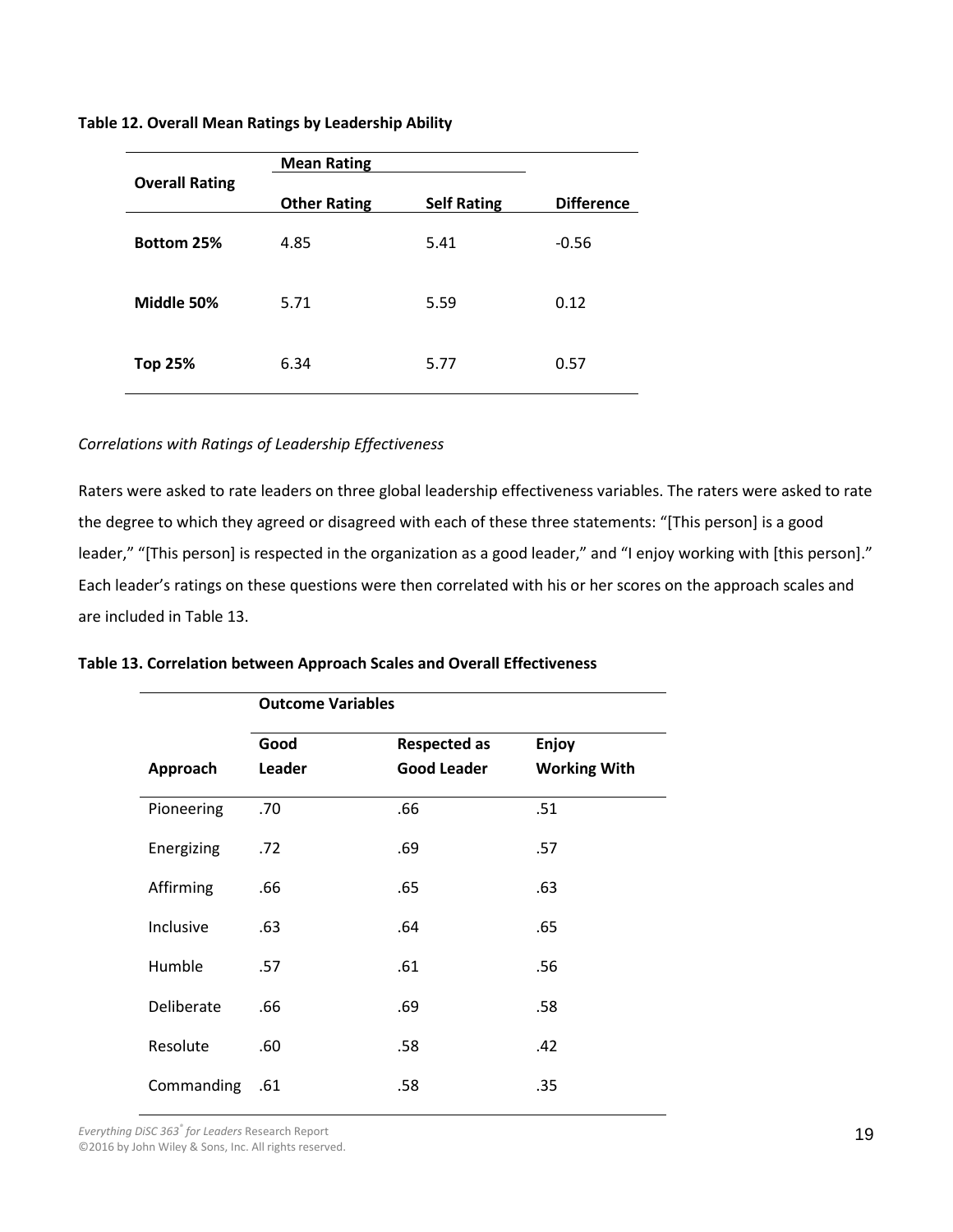All of the approach scales show sizable correlations with the first two effectiveness variables (i.e., 'Good Leader' and 'Respected as a Good Leader') and at least moderate correlations with the third variable (i.e., 'Enjoy Working With'). These findings suggest that the approaches do, in fact, have a strong relationship with perceived leadership ability. It is not surprising that some approaches, like Commanding and Resolute, are less correlated with relationship enjoyment, as these approaches are often correlated with personal attributes such as aggressiveness and stubbornness.

# *Correlations with the DiSC® Scales*

The Everything DiSC® assessment includes eight scales that each measure a personal disposition, as shown in Table 14. In the Everything DiSC Leadership model, each of the eight approaches corresponds to one of the eight DiSC® scales.

# **Table 14. The Eight DiSC Scales**

| <b>DiSC Scale</b> | <b>Description</b>                   | <b>Corresponding Leadership</b><br>Approach |
|-------------------|--------------------------------------|---------------------------------------------|
| Di                | active, fast-paced disposition       | Pioneering                                  |
|                   | interactive, lively disposition      | Energizing                                  |
| iS                | agreeable, warm disposition          | Affirming                                   |
|                   | accommodating, patient disposition   | Inclusive                                   |
| SC                | moderate-paced, cautious disposition | <b>Humble</b>                               |
|                   | private, analytical disposition      | Deliberate                                  |
| CD                | questioning, skeptical disposition   | Resolute                                    |
| D                 | direct, dominant disposition         | Commanding                                  |

Analyses were performed to determine if the approach scales demonstrate the predicted relationships with the Everything DiSC scales. The eight ipsatized other-rated approach scales and the eight DiSC scales were submitted to an MDS analysis. The results, as shown in Figure 4, suggest that the approach scales do, in fact, conform to the theoretical model. All approach scales are located closest to their corresponding DiSC scale. Further, all scales are in the order predicted by the model, and the spacing between each approach/DiSC scale pair is roughly equidistant. The S-stress value and RSQ value for this solution were .083 and .956, respectively. This suggests that two dimensions are sufficient to account for the relationships among these scales. Correlations among the Everything DiSC scales and the approach scales are also shown in Table 15.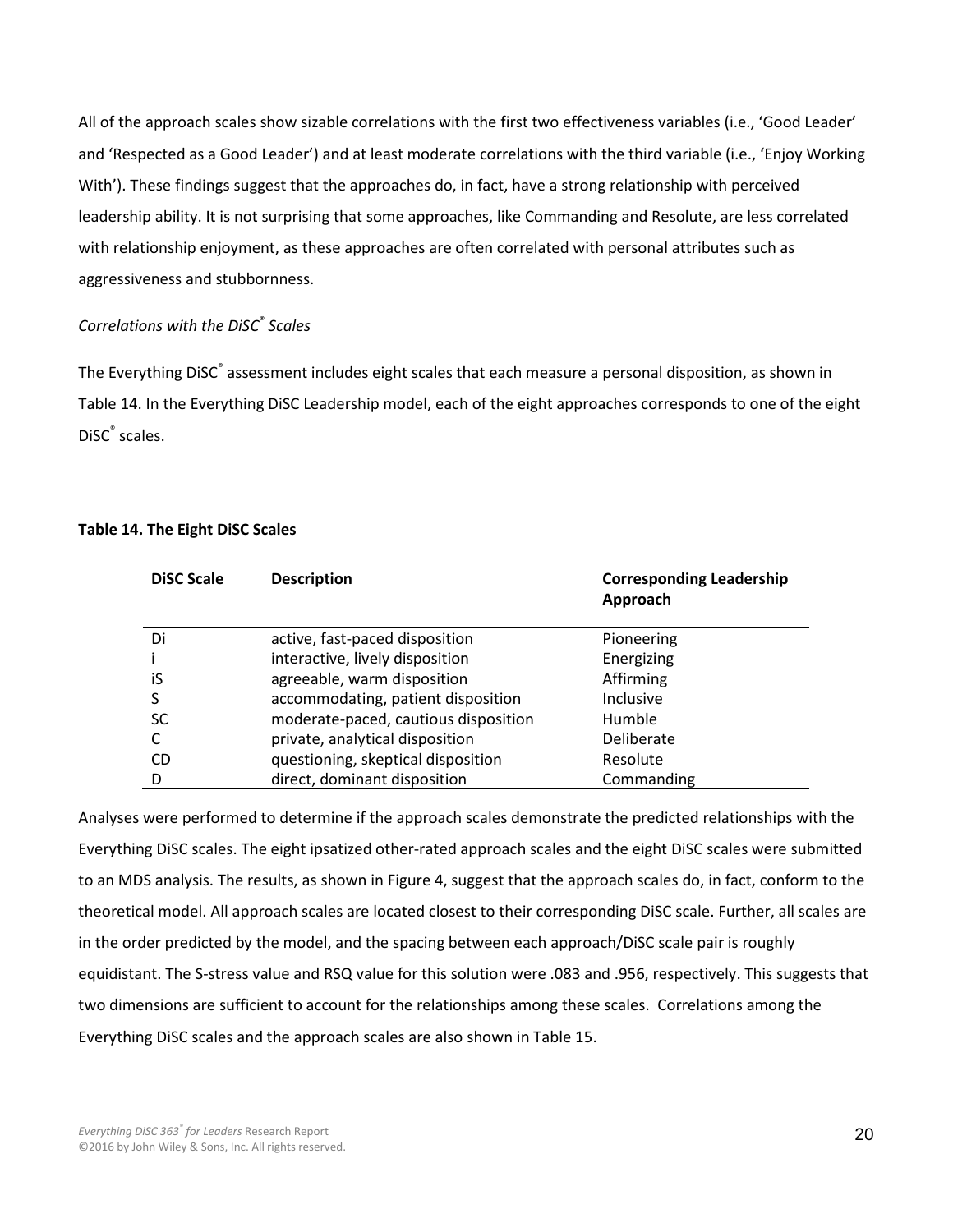

**Figure 4. MDS Results for Approach Scales and Everything DiSC® Scales.**

|            | DI     |        | IS     | S      | SC     | C      | CD     | D      |
|------------|--------|--------|--------|--------|--------|--------|--------|--------|
|            | scale  | scale  | scale  | scale  | scale  | scale  | scale  | scale  |
|            |        |        |        |        |        |        |        |        |
| Pioneering | .41    | .18    | $-.13$ | $-.25$ | $-.40$ | $-.18$ | .05    | .27    |
| Energizing | .44    | .58    | .30    | $-11$  | $-.41$ | $-.52$ | $-.31$ | .00.   |
| Affirming  | $-.03$ | .31    | .52    | .34    | .06    | $-.32$ | $-.40$ | $-.42$ |
| Inclusive  | $-.29$ | $-.10$ | .40    | .49    | .35    | .01    | $-.23$ | $-.52$ |
| Humble     | $-.44$ | $-37$  | .11    | .42    | .49    | .27    | $-.05$ | $-.35$ |
| Deliberate | $-.41$ | $-.50$ | $-.24$ | .11    | .37    | .50    | .22    | $-.04$ |
| Resolute   | $-.01$ | $-.21$ | $-.49$ | $-.41$ | $-.06$ | .29    | .38    | .43    |
| Commanding | .29    | .10    | $-.44$ | $-56$  | $-.39$ | $-.03$ | .33    | .59    |

**Table 15. Correlations among Everything DiSC Scales and Approach Scales**

Note: Approach scales are ipsatized.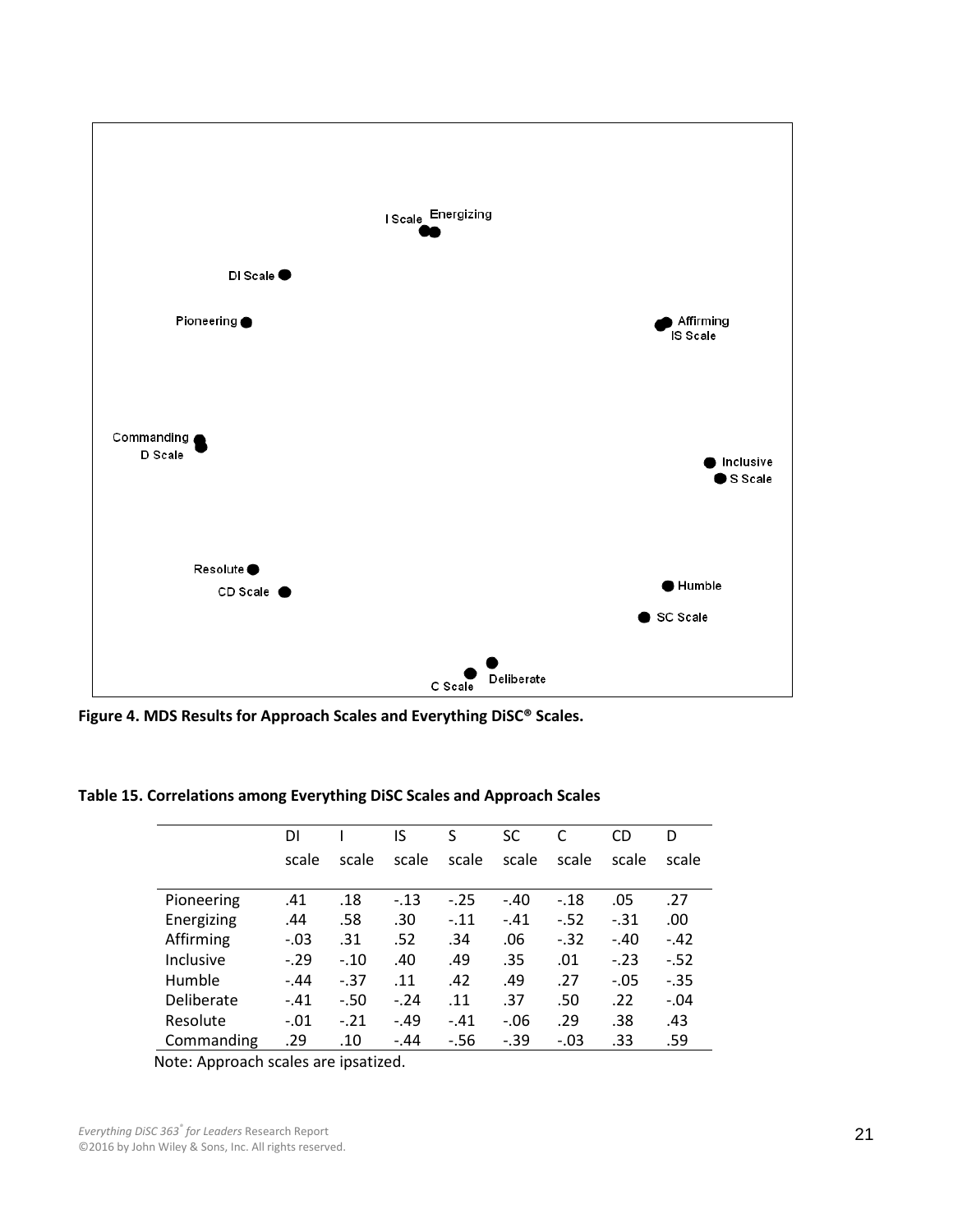#### **Differences Based on Demographics**

A series of ANOVAs were conducted to examine the degree to which scale scores were related to gender and ethnicity. A special sample was used for this analysis, which included 594 men and 540 women. Total sample size was 1134. Sample sizes for different ethnic groups were as follows: Asian American = 28, African American = 60, Caucasian = 1009, Hispanic = 37.

With regard to gender, analyses showed that women received higher scores on all eight approach scales and all 24 practice scales. Differences, though statistically significant, were not large on a practical level. The median difference for the approach scales was 0.20, and the median difference on the practice scales was 0.23. Across all scales, differences ranged from 0.07 to 0.31.

With regard to ethnicity, statistically significant differences ( $p\leq 0.05$ ) were found on one of the approach scales (i.e., Commanding (p=.03) and three of the practice scales (i.e., Speaking up about Problems (p=.006), Showing Confidence (p=.03), and Taking Charge (p=.02)). On the Commanding scale, lower scores were achieved by Asian Americans and higher scores were achieved by Hispanics. The difference between the highest and lowest mean scores was 0.45. This pattern of differences was repeated for each of the three practice scales mentioned above. Although this may reflect real population differences, it is also entirely possible that these observed differences were related to small sample sizes of Asian Americans and Hispanics.

#### **Summary**

Analyses support the reliability of the 363 for Leaders assessment. The reliabilities for all eight approach scales show excellent reliabilities for both the rater and leader groups. The practice scales show excellent reliability for the rater groups and decent to good reliability for the leader group. Analyses also support the validity of the Everything DiSC® Leadership model and the ability of the 363 for Leaders assessment to measure the scale in that model. Multidimensional scaling results demonstrate that the approach and practice scales are arranged in a manner consistent with the model. The proposed correlations among scales were also supported by scale intercorrelations. In addition, the correlation among the approach scales and the eight DiSC® scales conforms to the Everything DiSC Leadership model.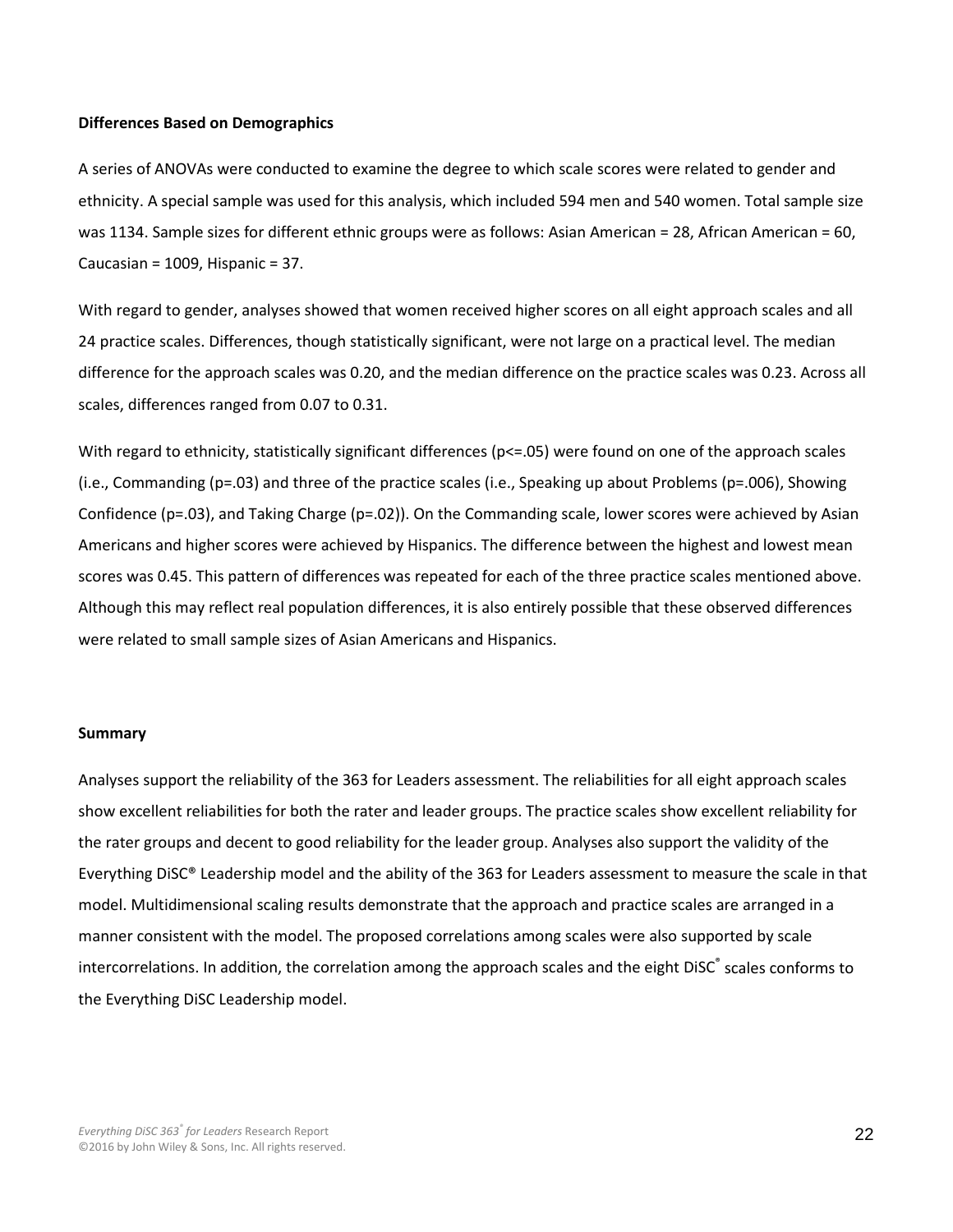# **Appendix 1. Validation Sample Demographics**

| Gender            |                               | %              |
|-------------------|-------------------------------|----------------|
|                   | Female                        | 47             |
|                   | Male                          | 53             |
|                   |                               |                |
| Age               |                               |                |
|                   | $18 - 25$                     | 2              |
|                   | $26 - 35$                     | 16             |
|                   | $36 - 45$                     | 32             |
|                   | $46 - 55$                     | 33             |
|                   | 56 or older                   | 18             |
|                   |                               |                |
| <b>Education</b>  |                               |                |
|                   | College Graduate              | 47             |
|                   | Graduate/Professional Degree  | 33             |
|                   | <b>High School Graduate</b>   | 5              |
|                   | Some College                  | 12             |
|                   | Some High School              | $\mathbf{1}$   |
|                   | <b>Technical/Trade school</b> | 3              |
|                   |                               |                |
| <b>Ethnicity</b>  |                               |                |
|                   | African American              | 5              |
|                   | Asian American                | $\mathbf{1}$   |
|                   | Caucasian                     | 87             |
|                   | Hispanic                      | 2              |
|                   | <b>Native American</b>        | $\mathbf{1}$   |
|                   | Other                         | 4              |
|                   |                               |                |
| <b>Employment</b> |                               |                |
|                   | Executive                     | 27             |
|                   | Mid-level Management          | 31             |
|                   | Professional                  | 18             |
|                   | Supervisory                   | 6              |
|                   | Other                         | 17             |
|                   |                               |                |
| <b>Industrial</b> |                               |                |
|                   | <b>Business Services</b>      | 14             |
|                   | Construction                  | 4              |
|                   | <b>Educational Services</b>   | 8              |
|                   | Finance/Insurance/Real        | 12             |
|                   | <b>Health Services</b>        | 19             |
|                   | Hospitality                   | 3              |
|                   | Manufacturing                 | 14             |
|                   | <b>Public Administration</b>  | 3              |
|                   | Transportation/Utilities      | $\overline{2}$ |
|                   | Wholesale/Retail Trade        | 6              |
|                   | Other                         | 16             |